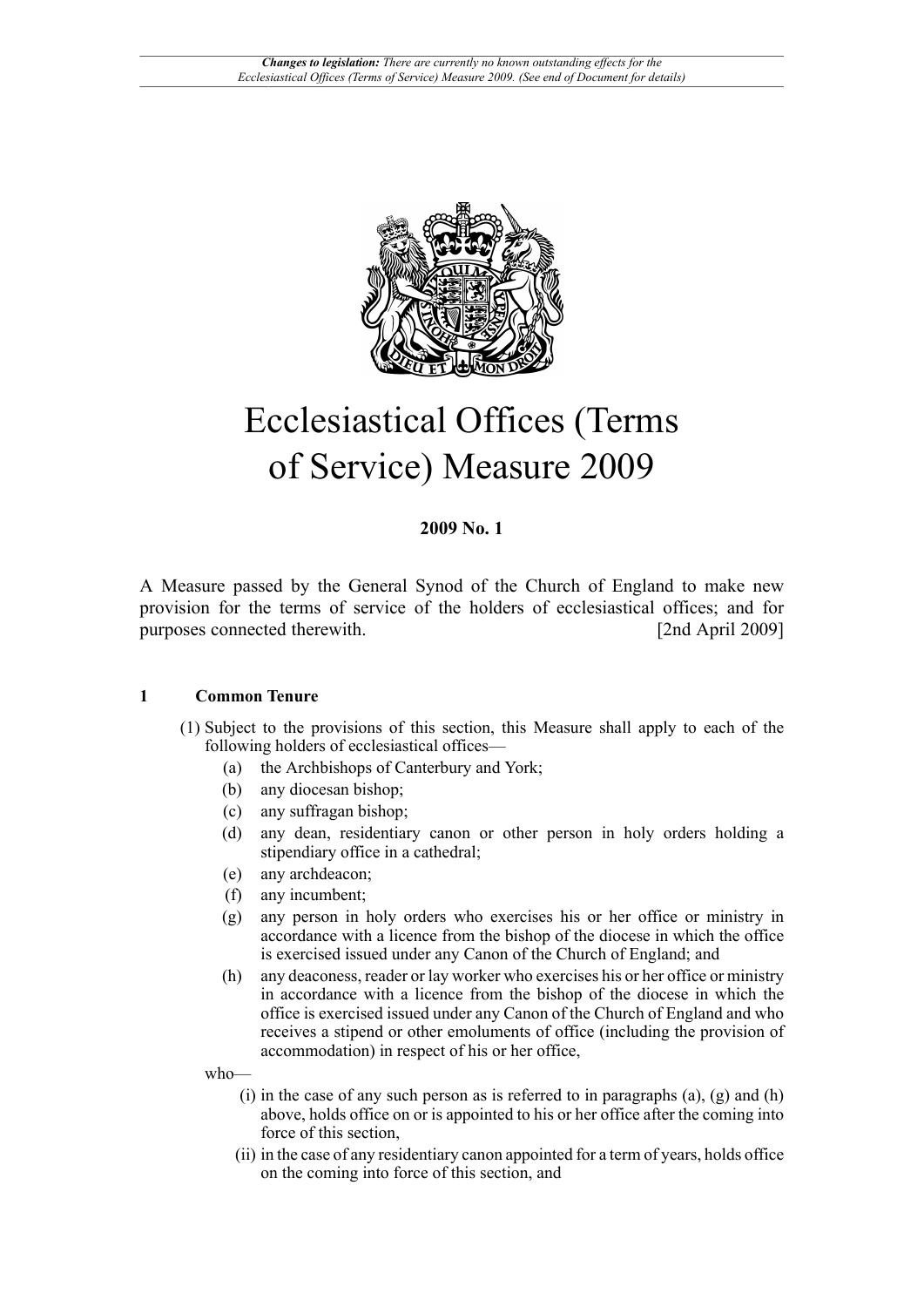- (iii) in the case of any other person referred to in this subsection, holds office on the coming into force of this section and has agreed to the application of this Measure to him or her in accordance with subsections  $(4)$  and  $(5)$  below or is appointed to his or her office after the coming into force of this section.
- <span id="page-1-1"></span>**[ [F1](#page-1-0)**(1A) The reference in subsection (1)(h) to emoluments of office does not include a reference to fees which, pursuant to a decision of the Diocesan Board of Finance, have been paid to a deaconess, reader or lay worker in respect of a matter set out in Schedule A1 to the Ecclesiastical Fees Measure 1986.**]**
	- (2) Any person to whom this Measure applies shall hold his or her office in accordance with terms of service specified in Regulations.
	- (3) The terms of service under which persons to whom this Measure applies hold office shall be known as Common Tenure.
	- (4) As soon as practicable after the coming into force of this section—
		- (a) each archbishop shall notify, in writing, every diocesan bishop holding office in his province on that date, and
		- (b) each diocesan bishop shall notify, in writing, each suffragan bishop and every person referred to in subsection (1)(d) to (f) above (other than a person referred to in sub-paragraph (ii) of that subsection) holding office in his diocese on that date,

requesting him or her to indicate whether or not that person agrees to the application of this Measure to him or her and, if so, to make a declaration in writing to that effect.

(5) As soon as the archbishop or, as the case may be, the bishop has received a declaration in accordance with subsection (4) above this Measure shall, with immediate effect, apply to the person who made the declaration and that person shall be informed, in writing, accordingly.

#### **Annotations:**

#### **Amendments (Textual)**

<span id="page-1-0"></span>**[F1](#page-1-1)** [S. 1\(1A\)](http://www.legislation.gov.uk/id/ukcm/2009/1/section/1/1A) inserted (1.3.2019) by [Church of England \(Miscellaneous Provisions\) Measure 2018 \(No. 7\)](http://www.legislation.gov.uk/id/ukcm/2018/7), **[ss. 6\(6\)](http://www.legislation.gov.uk/id/ukcm/2018/7/section/6/6)**, [17\(3\)](http://www.legislation.gov.uk/id/ukcm/2018/7/section/17/3); [S.I. 2019/67](http://www.legislation.gov.uk/id/uksi/2019/67), [art. 2\(1\)\(e\)](http://www.legislation.gov.uk/id/uksi/2019/67/article/2/1/e)

#### **Commencement Information**

**I1** S. 1 in force at 31.1.2011 by [S.I. 2010/8,](http://www.legislation.gov.uk/id/ukci/2010/8) **[art. 2](http://www.legislation.gov.uk/id/ukci/2010/8/article/2)**

#### **2 Regulations**

- (1) The Archbishops' Council shall, in accordance with the following provisions of this section, by Regulations make provision for the terms of service of persons holding office under Common Tenure (in this Measure referred to as "office holders").
- (2) Without prejudice to the generality of subsection (1) above Regulations may—
	- (a) provide, in such circumstances as may be specified in the Regulations, for appointments of limited duration;
	- (b) confer rights and obligations on office holders and other persons and bodies, including protection for office holders against unfair dismissal;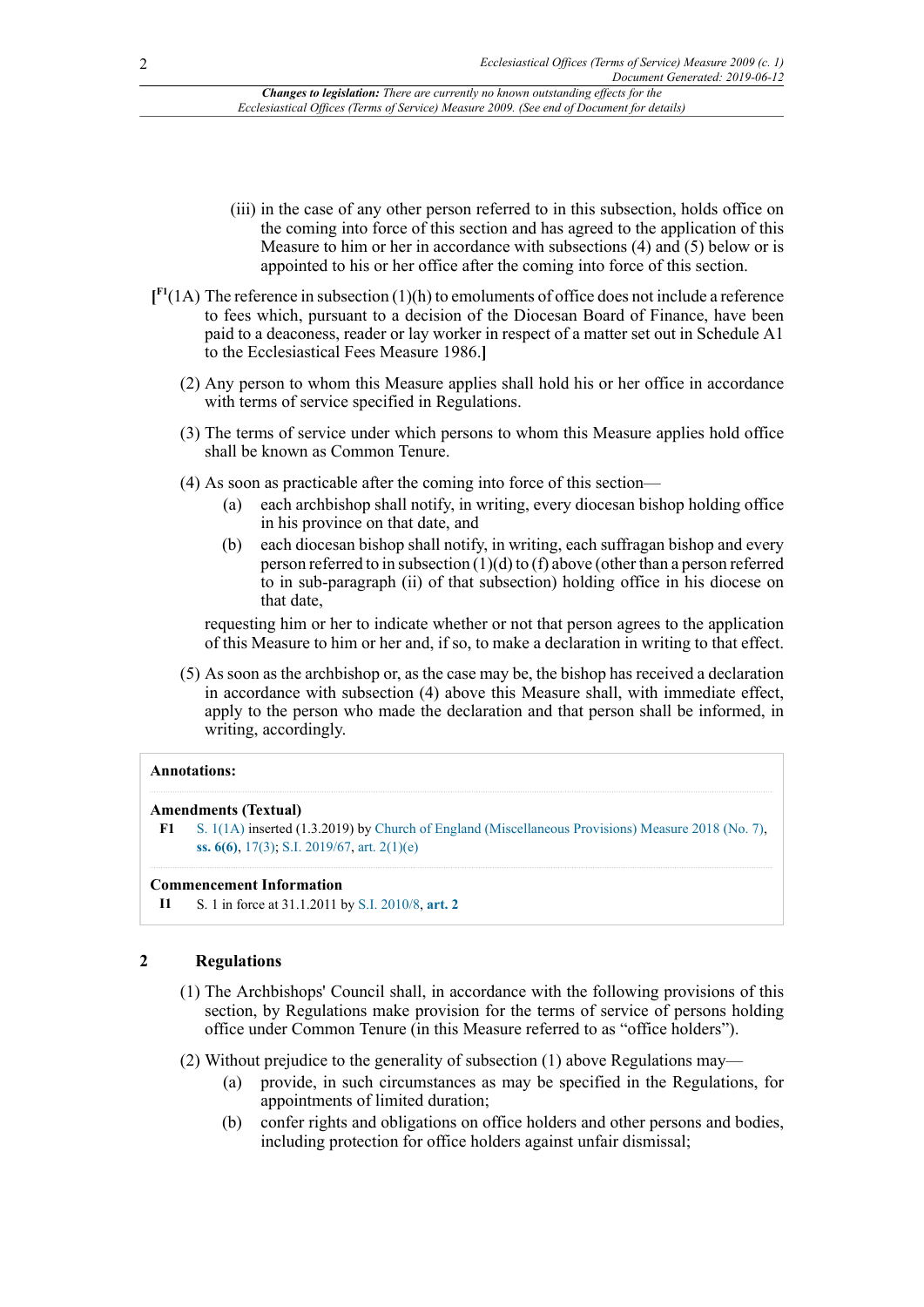- (c) provide for the terms on which housing is provided for office holders and for the respective rights, powers and obligations of office holders and the providers of housing to them;
- (d) provide for procedures to assess the performance of office holders, including remedies for inadequate performance;
- (e) provide for rights of review or appeal and the use of employment tribunals to adjudicate on disputes;
- (f) provide for specified persons or bodies to be responsible for bringing or defending proceedings and for the payment of costs, expenses and compensation; and
- (g) provide for different cases and circumstances and contain transitional, incidental and consequential provisions.

<span id="page-2-0"></span>**[ [F2](#page-3-0)**(2A) Regulations may provide for the exercise of a discretion.**]**

- (3) Regulations may apply, amend or adapt any enactment or instrument.
- (4) If Regulations make provision, in accordance with subsection  $(2)(e)$  above, for the use of employment tribunals, the tribunals shall have jurisdiction in respect of proceedings for which the Regulations make provision and section 2 of the Employment Tribunals Act 1996 (c. 17) shall have effect as if the jurisdiction conferred thereby included jurisdiction conferred by or under a Measure.
- (5) A draft of any Regulations proposed to be made shall be laid before the General Synod and, if they are approved by the General Synod, whether with or without amendment, the draft Regulations as so approved shall be referred to the Archbishops' Council.
- (6) Where draft Regulations are referred to the Archbishops' Council under subsection (5) above then—
	- (a) if they have been approved by the General Synod without any amendment, the Archbishops' Council shall, by applying its seal, make the Regulations;
	- (b) if they have been approved by the General Synod with amendment, the Archbishops' Council may either—
		- (i) by applying its seal make the Regulations as so amended, or
		- (ii) withdraw the draft Regulations for further consideration in view of any amendment by the General Synod;

and the Regulations shall not come in to force until they have been sealed by the Archbishops' Council.

- (7) Where the Business Committee of the General Synod determines that draft Regulations do not need to be debated by the General Synod, then, unless—
	- (a) notice is given by a member of the General Synod in accordance with its Standing Orders that he or she wishes the draft Regulations to be debated, or
	- (b) notice is so given by any such member that he or she wishes to move an amendment to the draft Regulations,

the draft Regulations shall, for the purposes of subsections (5) and (6) above, be deemed to have been approved by the General Synod without amendment.

(8) The Statutory Instruments Act 1946 (c. 36) shall apply to any Regulations sealed by the Archbishops' Council under subsection (6) above as if they were a statutory instrument and were made when sealed by the Archbishops' Council, and as if this Measure were an Act providing that any such Regulations shall be subject to annulment in pursuance of a resolution of either House of Parliament.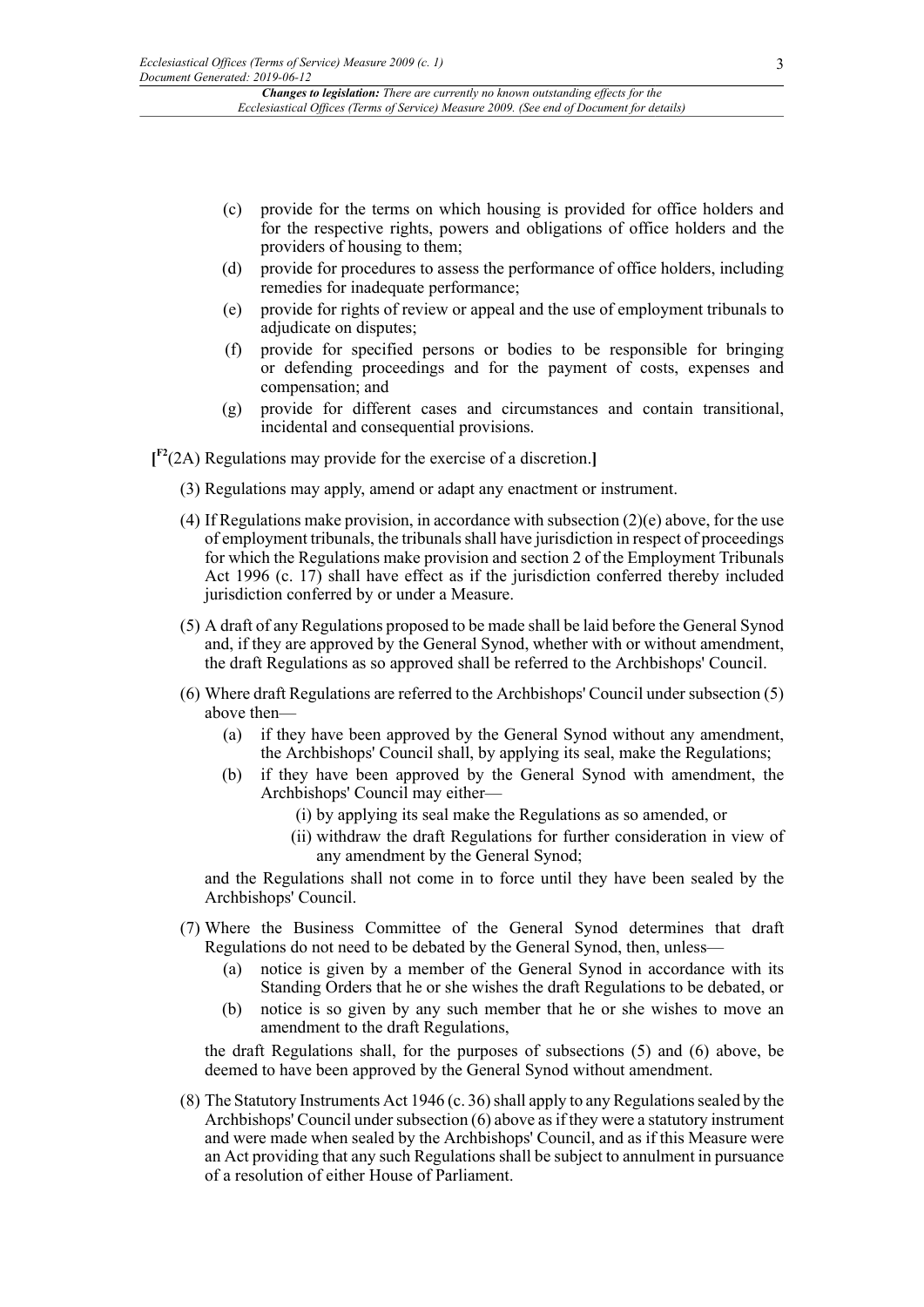#### **Annotations:**

#### **Amendments (Textual)**

<span id="page-3-0"></span>**[F2](#page-2-0)** S. 2(2A) inserted (retrospectively) by [Church of England \(Miscellaneous Provisions\) Measure 2018](http://www.legislation.gov.uk/id/ukcm/2018/7) [\(No. 7\),](http://www.legislation.gov.uk/id/ukcm/2018/7) **[ss. 6\(7\)\(12\)](http://www.legislation.gov.uk/id/ukcm/2018/7/section/6/7/12)**, [17\(2\)\(b\)](http://www.legislation.gov.uk/id/ukcm/2018/7/section/17/2/b)

#### **Commencement Information**

**I2** S. 2 in force at 11.6.2009 by [S.I. 2009/1,](http://www.legislation.gov.uk/id/ukci/2009/1) Instrument made by Archbishops

#### **3 Duration of appointments**

- (1) Subject to subsection (2) below, an office holder other than an archbishop or a bishop may resign his or her office by giving written notice not less than three months before the resignation is to take place to the bishop of the diocese in which the post is held.
- (2) Any notice required to be given under subsection (1) above may be waived by agreement between the office holder and the diocesan bishop.
- <span id="page-3-2"></span><span id="page-3-1"></span>(3) The term of office of a person who holds office under Common Tenure shall be terminated only—
	- (a) on the death of the office holder;
	- $I^{F3}(aa)$ in the case of an archbishop or a bishop, on his resignation under section 1 or 4 of the Bishops (Retirement) Measure 1986;**]**
		- (b) on attaining the retirement age specified in relation to that office in section 1 of the Ecclesiastical Offices (Age Limit) Measure 1975 (1975 No. 2) or on the expiration for any period which the office holder is permitted to continue in office after the retirement age under section 2 or 3 of that Measure [<sup>[F4](#page-4-1)</sup>or in provision made by regulations under section 2 of this Measure**]**;
		- (c) where the office ceases to exist in consequence of a pastoral scheme or order made under the Pastoral Measure 1983 (1983 No. 1) or reorganisation scheme made under Part II of the Dioceses, Pastoral and Mission Measure 2007 (2007 No. 1);
		- (d) where the office holder is removed from office following a finding of guilt for an offence under Part VI of the Ecclesiastical Jurisdiction Measure 1963 (1963 No. 1) or under any provision of the Clergy Discipline Measure 2003  $(2003 \text{ No. } 3);$
		- (e) where the term is fixed or is otherwise limited, on the expiry of the term or the occurrence of the event in question, as the case may be; or
		- (f) under subsection (4), (5) or (6) below or subsection (1) above.
- <span id="page-3-3"></span>(4) The bishop of the diocese in which an office holder referred to in section  $1(1)(g)$ **[F5](#page-4-2)** ... of this Measure holds office may revoke the office holder's licence to exercise the office only in accordance with the capability procedures or in accordance with the Ecclesiastical Jurisdiction Measure 1963 (1963 No. 1) or the Clergy Discipline Measure 2003 (2003 No. 3) or, in the case of a priest-in-charge appointed to a benefice during a vacancy, when the vacancy comes to an end.
- <span id="page-3-4"></span>**[ [F6](#page-4-3)**(4A) The bishop of the diocese in which an office holder referred to in section 1(1)(h) of this Measure holds office may revoke the office holder's licence to exercise the office only on grounds of misconduct, including any act or omission relating to matters involving ritual, doctrine or ceremonial or in accordance with the capability procedures.**]**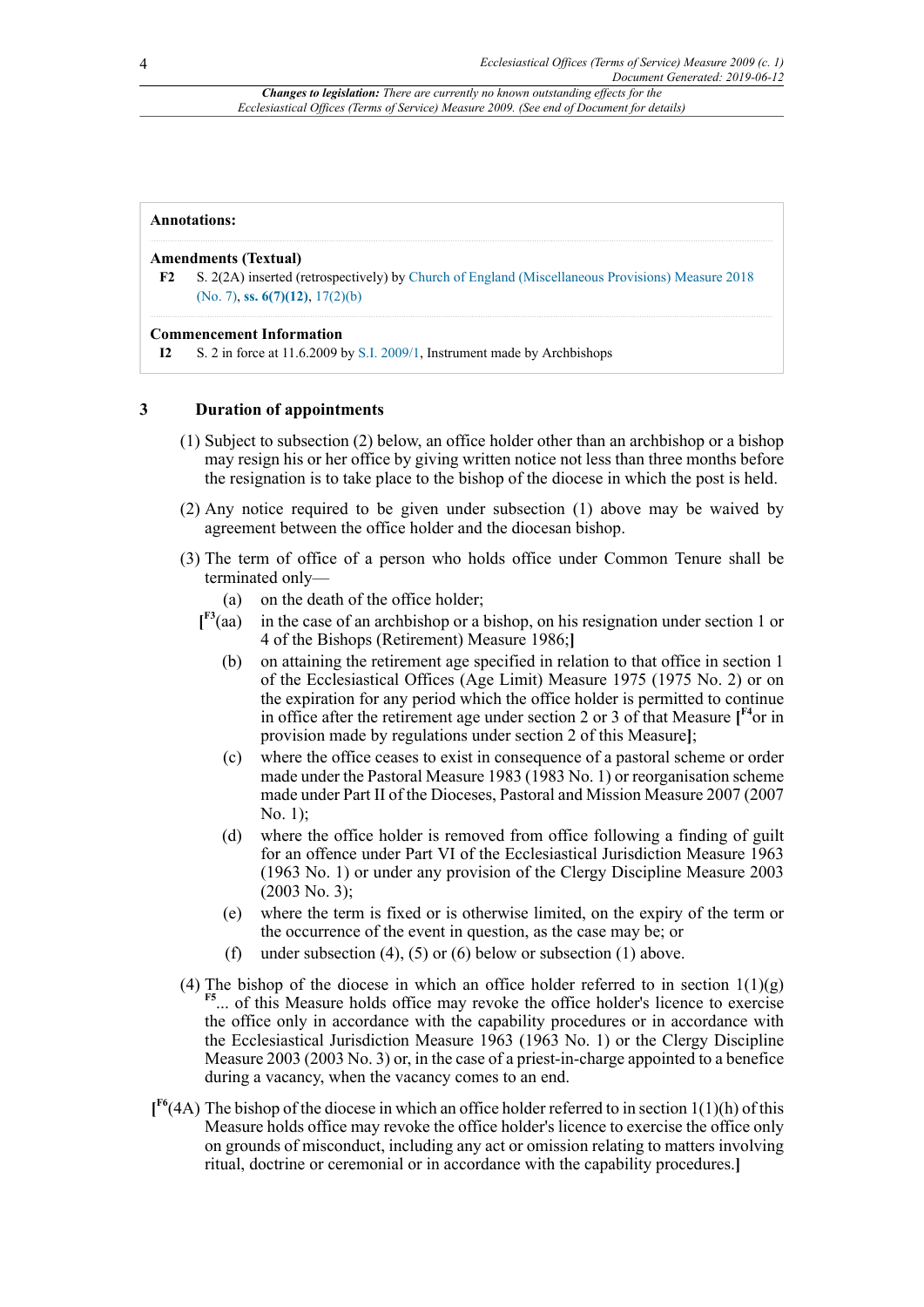- (5) Where a licence has been granted by a diocesan bishop to a person to exercise an office which is held by the office holder in connection with employment under a contract of employment the bishop may revoke the licence if that contract is terminated and the term of office of the office holder shall, thereupon, be terminated.
- (6) Where there has been an adjudication on a matter relating to the performance of an office holder under the capability procedures and a determination that the office holder should be removed from office, then, if any appeal against the determination has been unsuccessful or the time within which an appeal may be brought has expired without such an appeal being brought, the bishop or, in the case of an office holder who is a diocesan bishop, the archbishop of the province concerned, or, in the case of an archbishop, the archbishop of the other province, shall serve notice in writing on the office holder terminating his or her appointment with effect from the date of the expiry of three months after the date of the notice and stating in the notice the reason or principal reason for the termination.
- (7) The Church Dignitaries (Retirement) Measure 1949 (12, 13 & 14 Geo. 6 No. 1) shall have effect only in relation to holders of offices who are not subject to Common Tenure and section 6, or so much of section 7, of the Bishops (Retirement) Measure 1986 (1986 No. 1) ("the 1986 Measure") as relates thereto shall cease to have effect, but, where an appointment of an archbishop is terminated under subsection (6) above, the archbishop of the other province shall petition Her Majesty to declare the archbishopric vacant and Her Majesty may by Order in Council declare the archbishopric vacant as from a date specified in the Order.
- (8) Section 3, and so far as it relates thereto, section 7 of the 1986 Measure shall not have effect in relation to a bishop who is subject to Common Tenure, but, where the appointment of a bishop is terminated under subsection (6) above, the archbishop of the province in which the bishopric is situated shall, by written notice, declare the bishopric vacant as from a date specified in the notice.
- (9) Section 8 of the 1986 Measure shall apply where an office is declared vacant under subsection (7) or (8) above as it applies where an office is declared vacant under that Measure.
- (10) In the Schedule to the Ecclesiastical Offices (Age Limit) Measure 1975 (1975 No. 2) there shall be added at the end " Any other holder of an ecclesiastical office who is subject to Common Tenure ".

#### **Annotations:**

#### **Amendments (Textual)**

- <span id="page-4-0"></span>**[F3](#page-3-1)** S. 3(3)(aa) inserted (19.5.2014) by [Church of England \(Miscellaneous Provisions\) Measure 2014](http://www.legislation.gov.uk/id/ukcm/2014/1) [\(No. 1\),](http://www.legislation.gov.uk/id/ukcm/2014/1) [s. 21\(2\),](http://www.legislation.gov.uk/id/ukcm/2014/1/section/21/2) **[Sch. 2 para. 17\(1\)\(a\)](http://www.legislation.gov.uk/id/ukcm/2014/1/schedule/2/paragraph/17/1/a)**; [S.I. 2014/1369,](http://www.legislation.gov.uk/id/uksi/2014/1369) [art. 2](http://www.legislation.gov.uk/id/uksi/2014/1369/article/2)
- <span id="page-4-1"></span>**[F4](#page-3-2)** Words in s. 3(3)(b) inserted (retrospectively) by [Church of England \(Miscellaneous Provisions\)](http://www.legislation.gov.uk/id/ukcm/2018/7) [Measure 2018 \(No. 7\)](http://www.legislation.gov.uk/id/ukcm/2018/7), **[ss. 68](http://www.legislation.gov.uk/id/ukcm/2018/7/section/68)**)(12), 17(2)(b)
- <span id="page-4-2"></span>**[F5](#page-3-3)** Words in s. 3(4) omitted (19.5.2014) by virtue of [Church of England \(Miscellaneous Provisions\)](http://www.legislation.gov.uk/id/ukcm/2014/1) [Measure 2014 \(No. 1\)](http://www.legislation.gov.uk/id/ukcm/2014/1), [s. 21\(2\)](http://www.legislation.gov.uk/id/ukcm/2014/1/section/21/2), **[Sch. 2 para. 17\(1\)\(b\)](http://www.legislation.gov.uk/id/ukcm/2014/1/schedule/2/paragraph/17/1/b)**; [S.I. 2014/1369,](http://www.legislation.gov.uk/id/uksi/2014/1369) [art. 2](http://www.legislation.gov.uk/id/uksi/2014/1369/article/2)
- <span id="page-4-3"></span>**[F6](#page-3-4)** S. 3(4A) inserted (19.5.2014) by [Church of England \(Miscellaneous Provisions\) Measure 2014](http://www.legislation.gov.uk/id/ukcm/2014/1) [\(No. 1\),](http://www.legislation.gov.uk/id/ukcm/2014/1) [s. 21\(2\),](http://www.legislation.gov.uk/id/ukcm/2014/1/section/21/2) **[Sch. 2 para. 17\(1\)\(c\)](http://www.legislation.gov.uk/id/ukcm/2014/1/schedule/2/paragraph/17/1/c)**; [S.I. 2014/1369](http://www.legislation.gov.uk/id/uksi/2014/1369), [art. 2](http://www.legislation.gov.uk/id/uksi/2014/1369/article/2)

#### **Commencement Information**

**I3** S. 3 in force at 31.1.2011 by [S.I. 2010/8,](http://www.legislation.gov.uk/id/ukci/2010/8) **[art. 2](http://www.legislation.gov.uk/id/ukci/2010/8/article/2)**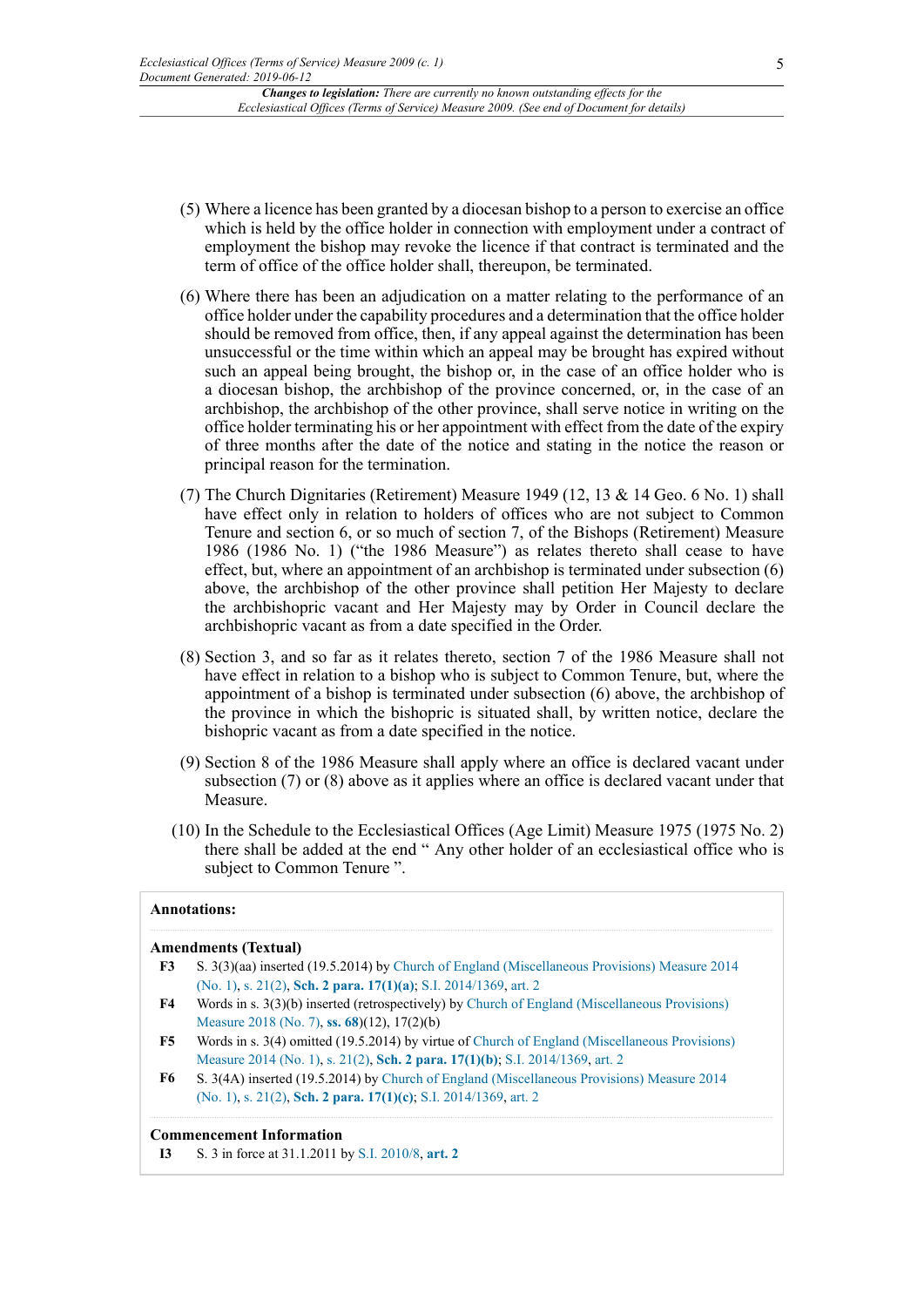#### **4 Provision of housing for office holders**

- (1) Every office holder who holds a full-time office for which he or she is entitled to receive a stipend other than the incumbent of a benefice shall be entitled to be provided by the relevant housing provider with accommodation which is reasonably suitable for the purpose and accommodation provided under this section is referred to in this Measure as a "house of residence".
- (2) The right conferred by subsection (1) above is subject to any provision removing or modifying that right which may be specified, with the agreement of the office holder, in the particulars of office served on him or her in accordance with Regulations.
- (3) Where the particulars of office served on an office holder who holds a part-time post specify the provision of accommodation for the office holder the office holder shall be treated, for the purposes of this section, as if he or she had an entitlement under subsection (1) to be provided with accommodation in accordance with those particulars of office.
- (4) Except as aforesaid, it shall be a condition of the provision of a house of residence to an office holder that the office holder occupies it for the better performance of the duties of the office and the terms on which the house of residence is occupied shall not create a relationship of landlord and tenant between the relevant housing provider and the office holder.
- (5) The right conferred by subsections (1) and (3) above shall cease on such date as may be specified in or under Regulations.
- (6) Subject to the preceding provisions of this section, the terms on which the office holder exercises the right conferred by subsections (1) and (3) shall be specified in Regulations.
- (7) In this Measure "relevant housing provider" means—
	- (a) in the case of an archbishop or a diocesan bishop, the Commissioners;
	- (b) in the case of a dean, residentiary canon or other person in holy orders holding a stipendiary office in a cathedral, the Chapter of the cathedral; and
	- (c) in the case of a suffragan bishop, archdeacon or other office holder, the Board.
- (8) A relevant housing provider may agree with another relevant housing provider ("the second provider") that the second provider shall be responsible for providing accommodation in a particular case and, whilst any such agreement is in force, the second provider shall, in relation to any such accommodation, be deemed to be the relevant housing provider for the purposes of this Measure.
- <span id="page-5-1"></span>**[ [F7](#page-5-0)**(9) A person who is entitled to grant land under section 29 of the Church Property Measure 2018 (grants to diocesan board of finance) is entitled also to grant land to the Board for the purposes of its functions under this Measure.**]**

#### **Annotations:**

#### **Amendments (Textual)**

<span id="page-5-0"></span>**[F7](#page-5-1)** [S. 4\(9\)](http://www.legislation.gov.uk/id/ukcm/2009/1/section/4/9) inserted (1.3.2019) by [Church Property Measure 2018 \(No. 8\),](http://www.legislation.gov.uk/id/ukcm/2018/8) **[ss. 29\(8\)](http://www.legislation.gov.uk/id/ukcm/2018/8/section/29/8)**, [53\(2\)](http://www.legislation.gov.uk/id/ukcm/2018/8/section/53/2); [S.I. 2019/97](http://www.legislation.gov.uk/id/uksi/2019/97), [art. 2](http://www.legislation.gov.uk/id/uksi/2019/97/article/2)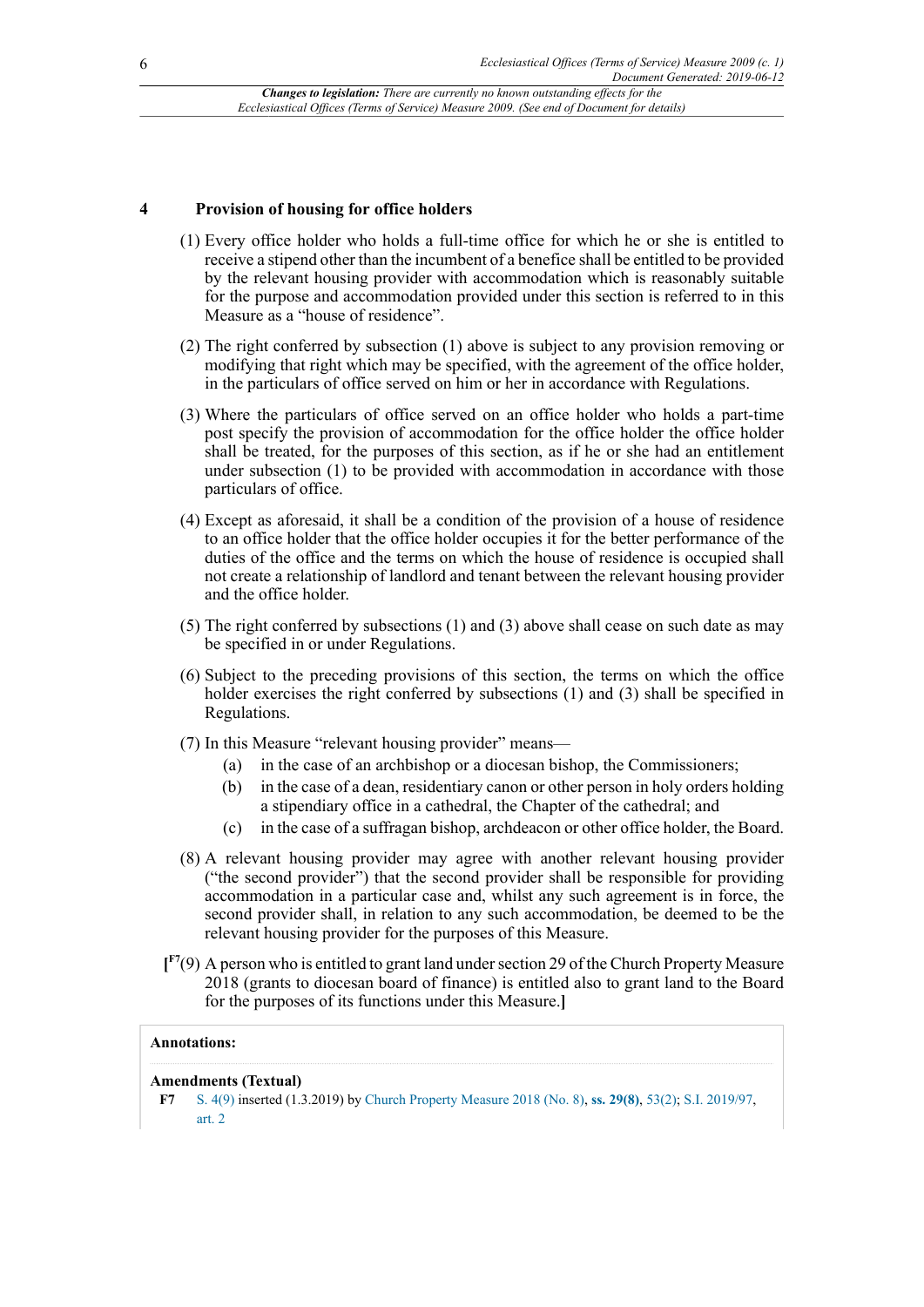#### **Commencement Information**

**I4** S. 4 in force at 31.1.2011 by [S.I. 2010/8,](http://www.legislation.gov.uk/id/ukci/2010/8) **[art. 2](http://www.legislation.gov.uk/id/ukci/2010/8/article/2)**

#### **5 Provision of housing by Board and other relevant housing providers**

- (1) It shall be the duty of the Board to oversee the provision of housing for all office holders holding office in the diocese for whom it is the relevant housing provider and to ensure, whether directly or by means of an arrangement with another person, body or authority, that suitable housing is provided for each such office holder who is entitled under section 4 above to be provided with accommodation.
- (2) Subject to section 4(1) and (3) above, the Board and any other relevant housing provider may also provide such housing accommodation as it thinks fit for any office holder for whom it is the relevant housing provider.

#### **Annotations:**

#### **Commencement Information**

**I5** [S. 5](http://www.legislation.gov.uk/id/ukcm/2009/1/section/5) in force at 31.1.2011 by [S.I. 2010/8,](http://www.legislation.gov.uk/id/ukci/2010/8) **[art. 2](http://www.legislation.gov.uk/id/ukci/2010/8/article/2)**

#### **6 Powers to acquire and dispose of houses of residence and carrying out of works**

- (1) Subject to subsection (4) below, any relevant housing provider may acquire (including by way of gift), exchange or dispose of any land, or any interest in or over land, or any building which it considers necessary or appropriate for the provision of a house of residence for an office holder for which it is the relevant housing provider or is no longer required, as the case may be.
- (2) Any relevant housing provider may carry out such works of improvement, repair, demolition, reduction, enlargement or other alteration of or to any such house of residence as appears to it to be appropriate.
- (3) Before carrying out any works in accordance with subsection (2) above the relevant housing provider shall consult the office holder, unless the transaction is a regulated transaction to which section 7 below applies.
- <span id="page-6-1"></span>(4) This section and section 7 below do not apply to a parsonage house vested in an incumbent of a benefice or to any land or buildings to which the powers conferred by **[ [F8](#page-6-0)**section 1 or 2 of the Church Property Measure 2018**]** relate.

#### **Annotations:**

#### <span id="page-6-0"></span>**Amendments (Textual)**

**[F8](#page-6-1)** Words in [s. 6\(4\)](http://www.legislation.gov.uk/id/ukcm/2009/1/section/6/4) substituted (1.3.2019) by [Church Property Measure 2018 \(No. 8\)](http://www.legislation.gov.uk/id/ukcm/2018/8), [s. 53\(2\)](http://www.legislation.gov.uk/id/ukcm/2018/8/section/53/2), **[Sch. 1](http://www.legislation.gov.uk/id/ukcm/2018/8/schedule/1/paragraph/22) [para. 22](http://www.legislation.gov.uk/id/ukcm/2018/8/schedule/1/paragraph/22)**; [S.I. 2019/97](http://www.legislation.gov.uk/id/uksi/2019/97), [art. 2](http://www.legislation.gov.uk/id/uksi/2019/97/article/2)

#### **Commencement Information**

**I6** S. 6 in force at 31.1.2011 by [S.I. 2010/8,](http://www.legislation.gov.uk/id/ukci/2010/8) **[art. 2](http://www.legislation.gov.uk/id/ukci/2010/8/article/2)**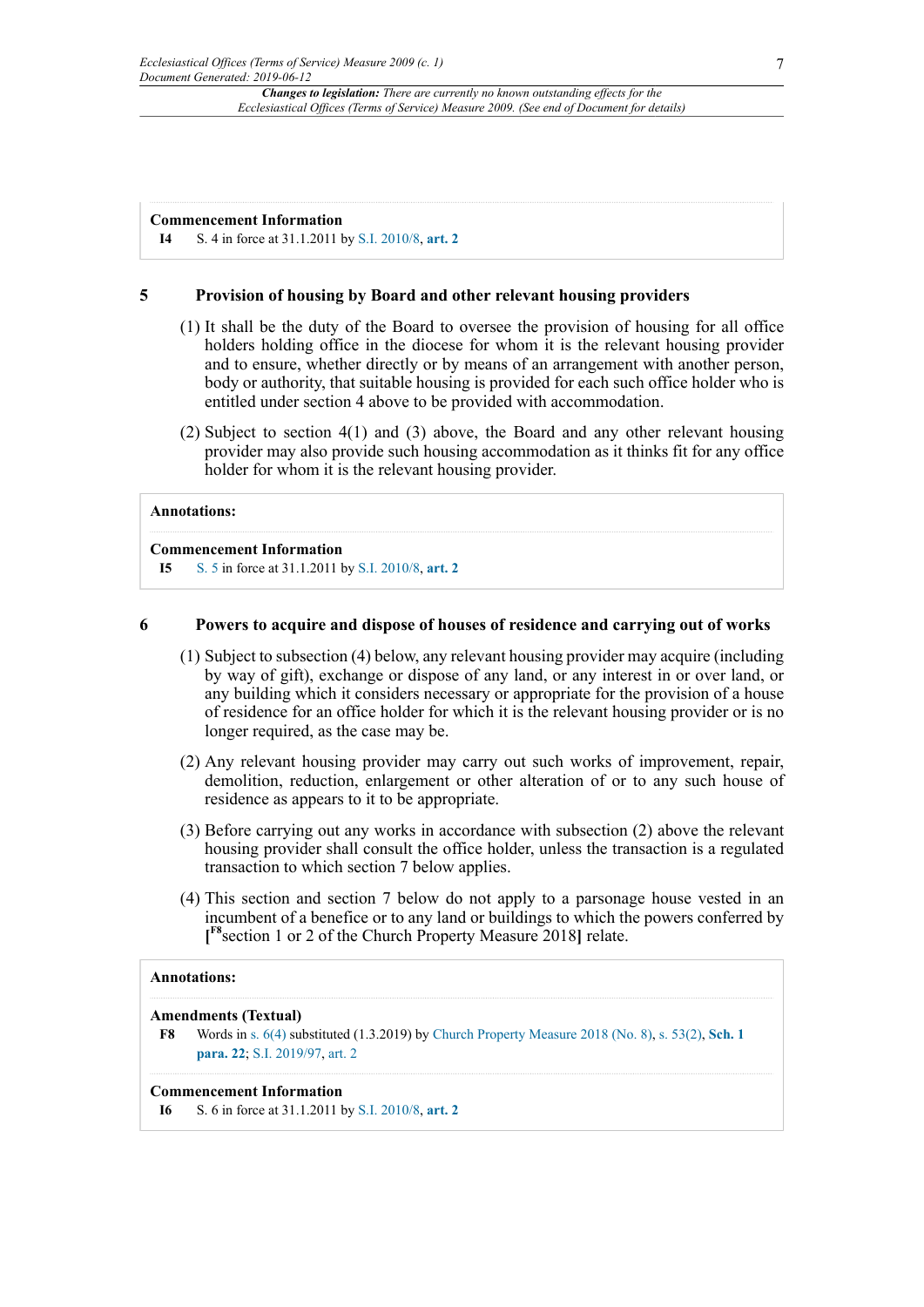#### **7 Transactions by relevant housing providers relating to houses of residence**

(1) Subject to section 6(4) above, in this Measure a "regulated transaction" means—

- (a) any disposal of a house of residence or exchange of a house of residence for another house of residence;
- (b) any works or other activity carried out to improve, demolish, reduce, enlarge or otherwise alter a house of residence or any part thereof; and
- (c) in the case of a house of residence for an archbishop or a diocesan bishop, any acquisition (including any acquisition by gift) of a house or land intended for the provision of a new house of residence or of land for the provision of access to or for the improvement of the amenities of a house of residence or the erection of a new house of residence on land already owned by the relevant housing provider.
- (2) Before carrying out a regulated transaction a relevant housing provider shall serve notice, in accordance with Regulations, on—
	- (a) any office holder in occupation of a house of residence or, in the case of an acquisition of a house or land intended for the provision of a new house of residence, any office holder for whom the house of residence is to be provided and, in the case of a team ministry, on every person serving in the team ministry;
	- (b) the bishop of the diocese in which the house of residence or other land is situated unless the bishop is the office holder referred to in paragraph (a) above; and
	- (c) in the case of a house of residence for a diocesan bishop, the bishop's council and standing committee.
- (3) Any person or body on whom notice is served of a regulated transaction under subsection (2) above shall have the right to object to the transaction in accordance with Regulations.
- (4) Unless subsection (7) below applies, before carrying out a regulated transaction to which subsection (5) below applies a relevant housing provider must-
	- (a) if the relevant housing provider is not the Commissioners, obtain the consent of the Commissioners, or
	- (b) if the relevant housing provider is the Commissioners, obtain the consent of the Archbishops' Council.
- (5) This subsection applies to any disposal, purchase or exchange which—
	- (a) is to or from a connected person or a trustee for or nominee of a connected person, or
	- (b) is not made on terms which a qualified surveyor has recommended are the best that can reasonably be obtained for the relevant housing provider.
- (6) In this section—
	- (a) "connected person" means—
		- (i) any office holder in occupation of the house of residence or for whom the house of residence is to be provided,
		- (ii) the relevant housing provider or any member, officer, agent or employee thereof; and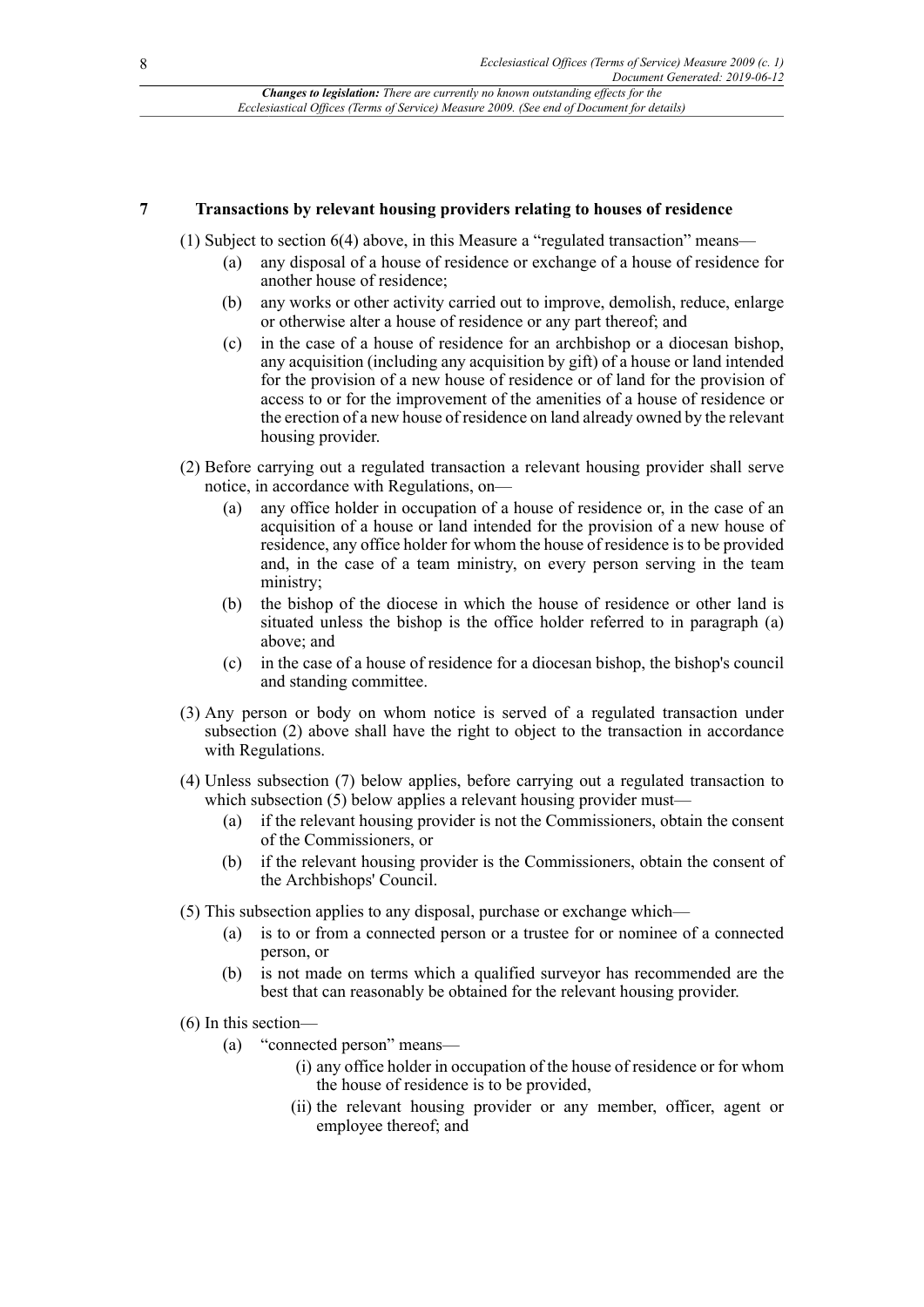- (iii) a spouse, civil partner, child, parent, grandchild, grandparent, brother or sister of any person mentioned in sub-paragraph (i) or (ii) above; and
- (b) "qualified surveyor" means, in the case of a house of residence provided by the Board, the diocesan surveyor or, in the case of any other house of residence, a surveyor who is a member of the Royal Institution of Chartered Surveyors or, in the case of a surveyor appointed under a scheme made under the 1972 Measure before the coming into force of section 6 of the Church of England (Miscellaneous Provisions) Measure 2005 (2005 No. 3), a fit person appointed under the scheme.
- (7) Before exercising any power to acquire or dispose of a house of residence the Chapter of a cathedral shall obtain the consent of the Commissioners and, in the case of a house which is allocated for the use of the holder of a dignity the right of presentation to which is vested in Her Majesty, of Her Majesty.
- (8) The Commissioners may lend money to any other relevant housing provider on such terms as they think fit for the purposes of carrying out a regulated transaction.
- (9) Schedule 1 to this Measure shall have effect in relation to the application of any money received by the Board in connection with a sale or exchange of a house of residence owned by it and to other matters relating to regulated transactions.

#### **Annotations:**

#### **Commencement Information**

**I7** [S. 7](http://www.legislation.gov.uk/id/ukcm/2009/1/section/7) in force at 31.1.2011 by [S.I. 2010/8,](http://www.legislation.gov.uk/id/ukci/2010/8) **[art. 2](http://www.legislation.gov.uk/id/ukci/2010/8/article/2)**

#### **8 Codes of Practice**

- (1) It shall be the duty of the Archbishops' Council to formulate guidance for the purposes of this Measure and to promulgate such guidance in one or more Codes of Practice.
- (2) The Archbishops' Council may amend or replace any Code of Practice by a further Code of Practice issued under this section.
- (3) A Code of Practice shall be laid before the General Synod and shall not come into force until approved by the General Synod, whether with or without amendment.
- (4) Where the Business Committee of the General Synod determines that a Code of Practice does not need to be debated by the General Synod then, unless—
	- (a) notice is given by a member of the General Synod in accordance with its Standing Orders that he or she wishes the Code to be debated, or
	- (b) notice is so given by any such member that he or she wishes to move an amendment to the Code,

the Code shall, for the purposes of subsection (3) above, be deemed to have been approved by the General Synod without amendment.

(5) Any person or body carrying out functions under this Measure or Regulations shall have regard to any Code of Practice issued under this section.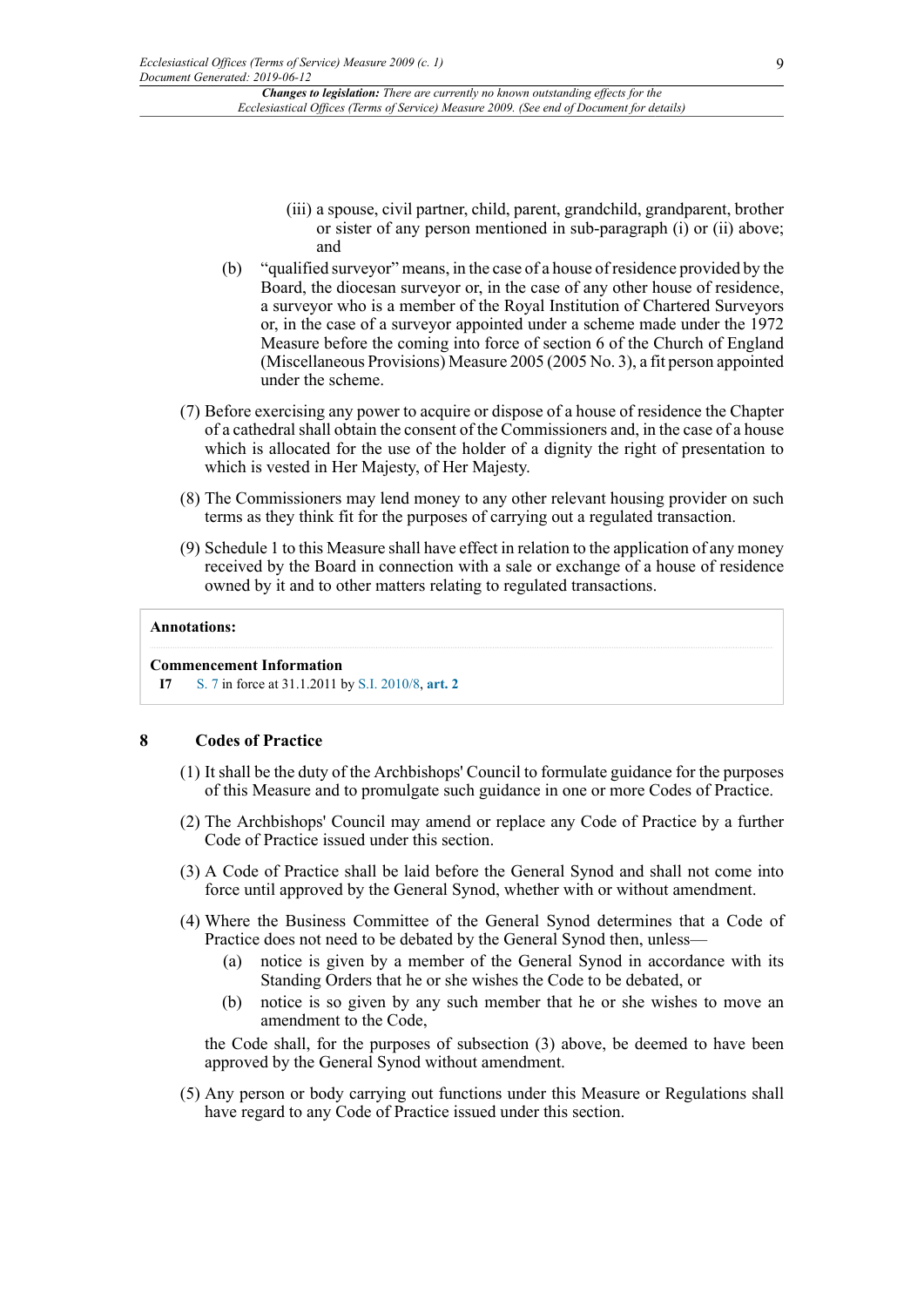#### **Annotations:**

#### **Commencement Information**

**I8** [S. 8](http://www.legislation.gov.uk/id/ukcm/2009/1/section/8) in force at 24.11.2009 by [S.I. 2009/2](http://www.legislation.gov.uk/id/ukci/2009/2), Instrument made by Archbishops

#### **9 Supplementary provisions**

- (1) Nothing in this Measure or in Regulations shall have effect so as to enable procedures to be applied in relation to any person to whom this Measure applies in respect of any misconduct within the meaning of section 38 of the Ecclesiastical Jurisdiction Measure 1963 or section 8 of the Clergy Discipline Measure 2003 otherwise than under the said Measure of 1963 or the said Measure of 2003, as the case may be.
- (2) Any ecclesiastical office which is a freehold office and vacant on the coming into force of this section and any such office held by any person to whom this Measure applies (whether or not the holder of the office holds any other office) shall cease to be a freehold office, in the case of a vacant office, on the coming into force of this section and, in any other case, on the date of the application of this Measure to the holder of the office.
- (3) Where immediately before the coming into force of this section, an office is an office the holder of which is a corporation sole, nothing in this Measure shall affect the status as a corporation sole of the holder of any such office, whether appointed before or after that date.
- (4) This Measure shall not apply to a holder of an office in a Royal Peculiar or to the dean and residentiary canons of the Cathedral Church of Christ in Oxford.
- (5) Nothing in this Measure or in Regulations shall prejudice any rights or obligations conferred or imposed on office holders or any other person or authority in any Measure, Canon of the Church of England or otherwise, except so far as this Measure or Regulations otherwise provides or provide.
- (6) Nothing in this Measure shall be taken as creating a relationship of employer and employee between an office holder and any other person or body.
- (7) Sections 6 and 7 above shall not apply to the archiepiscopal residence known as Lambeth Palace.
- (8) The powers conferred upon colleges and halls within the Universities of Oxford and Cambridge and other corporate bodies by section 5 of the Parsonages Act 1838 (1 & 2 Vict. c. 23) shall extend and be applicable so as to authorise loans in aid of any regulated transaction.
- (9) This Measure shall have effect notwithstanding any provision in the constitution or statutes of a cathedral.

#### **Annotations:**

#### **Commencement Information**

**I9** [S. 9](http://www.legislation.gov.uk/id/ukcm/2009/1/section/9) in force at 31.1.2011 by [S.I. 2010/8,](http://www.legislation.gov.uk/id/ukci/2010/8) **[art. 2](http://www.legislation.gov.uk/id/ukci/2010/8/article/2)**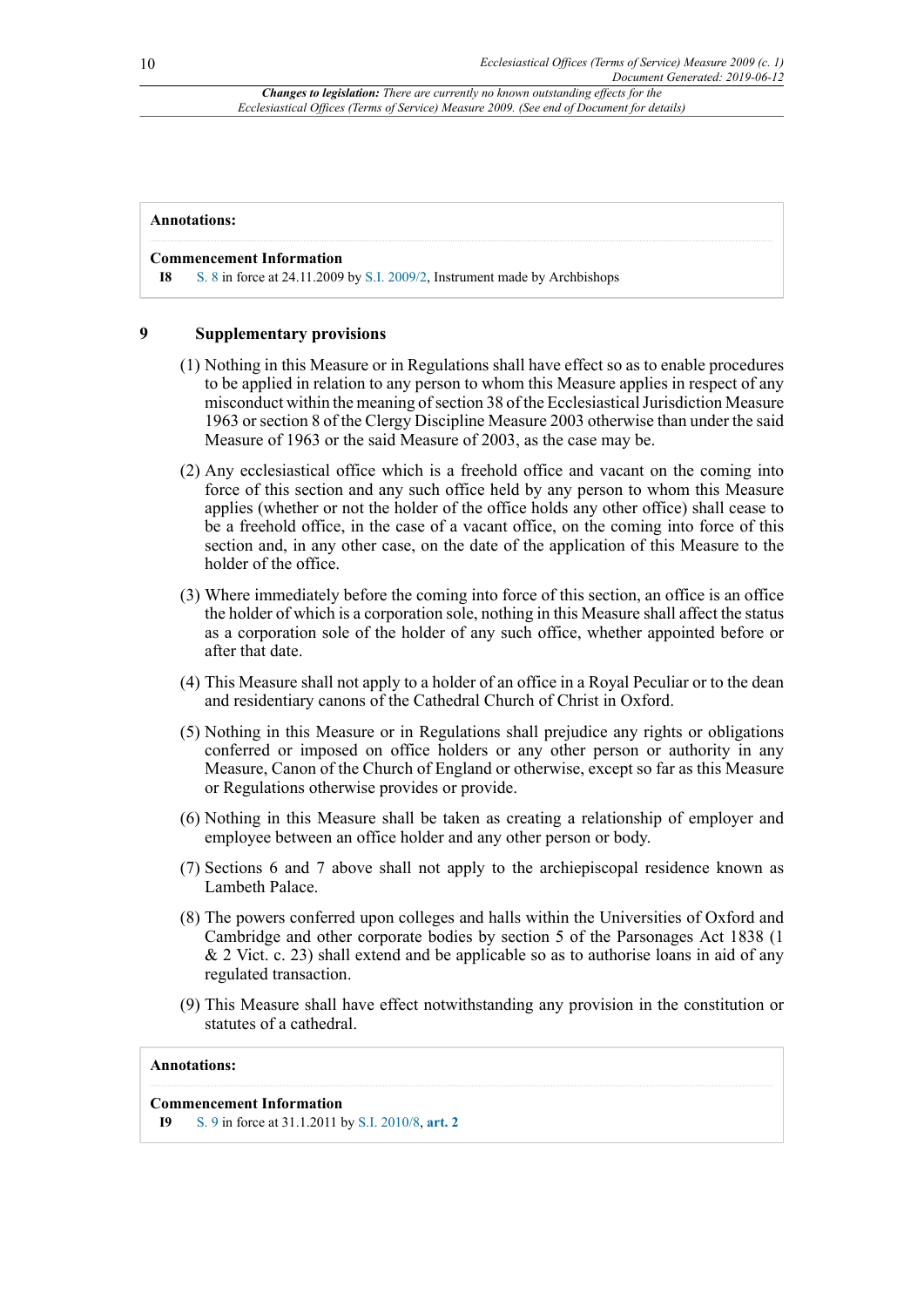#### **10 Interpretation**

In this Measure—

"the 1972 Measure" means the Repair of Benefice Buildings Measure 1972 (1972 No. 2);

"the Board" means the Parsonages Board appointed or designated under a scheme made under section 1(1) of the 1972 Measure;

"capability procedures" means any procedures for which Regulations make provision by virtue of section 2(2)(d) above;

"the Commissioners" means the Church Commissioners;

"house of residence" has the meaning assigned to it by section 4(1) above and includes any land or buildings occupied together with a house of residence;

"office holder" has the meaning assigned to it by section  $2(1)$  above;

"Regulations" means Regulations made under section 2 above; and

"relevant housing provider" has the meaning assigned to it by section 4(7) above.

#### **Annotations:**

#### **Commencement Information**

**I10** [S. 10](http://www.legislation.gov.uk/id/ukcm/2009/1/section/10) in force at 11.6.2009 by [S.I. 2009/1](http://www.legislation.gov.uk/id/ukci/2009/1), Instrument made by Archbishops

#### **11 Amendment of Enactments**

(1) The Archbishops' Council may, by Order, make provision—

- (a) for such amendments or repeals of any provision of a Measure or other enactment or instrument, or
- (b) for transitional matters,

as appear to the Council to be necessary or expedient in consequence of any provision of this Measure or of Regulations.

- (2) Section 2(5) to (8) above shall apply in relation to any Order made under this section as if any reference therein to draft Regulations or a draft of Regulations or to Regulations were a reference to a draft Order or a draft of an Order or to an Order, as the case may be.
- (3) No draft order under section 2(5) above, as applied by subsection (2) above, shall be laid before the General Synod after the expiry of the period of five years beginning with the day on which this section comes into force.
- (4) The enactments set out in Schedule 2 to this Measure shall have effect subject to the amendments specified in that Schedule.
- (5) Section 3 of the Episcopal Endowments and Stipends Measure 1943 (6 & 7 Geo. 6 No. 2) shall not have effect in relation to a house of residence provided for a diocesan bishop who is subject to Common Tenure but section 4 of that Measure shall apply to the exercise of powers in relation to a house of residence provided under this Measure as it applies in relation to the exercise of powers under that Measure.
- (6) The Incumbents (Vacation of Benefices) Measure 1977 (1977 No. 1) (in this subsection and subsection (7) below referred to as "the 1977 Measure") shall have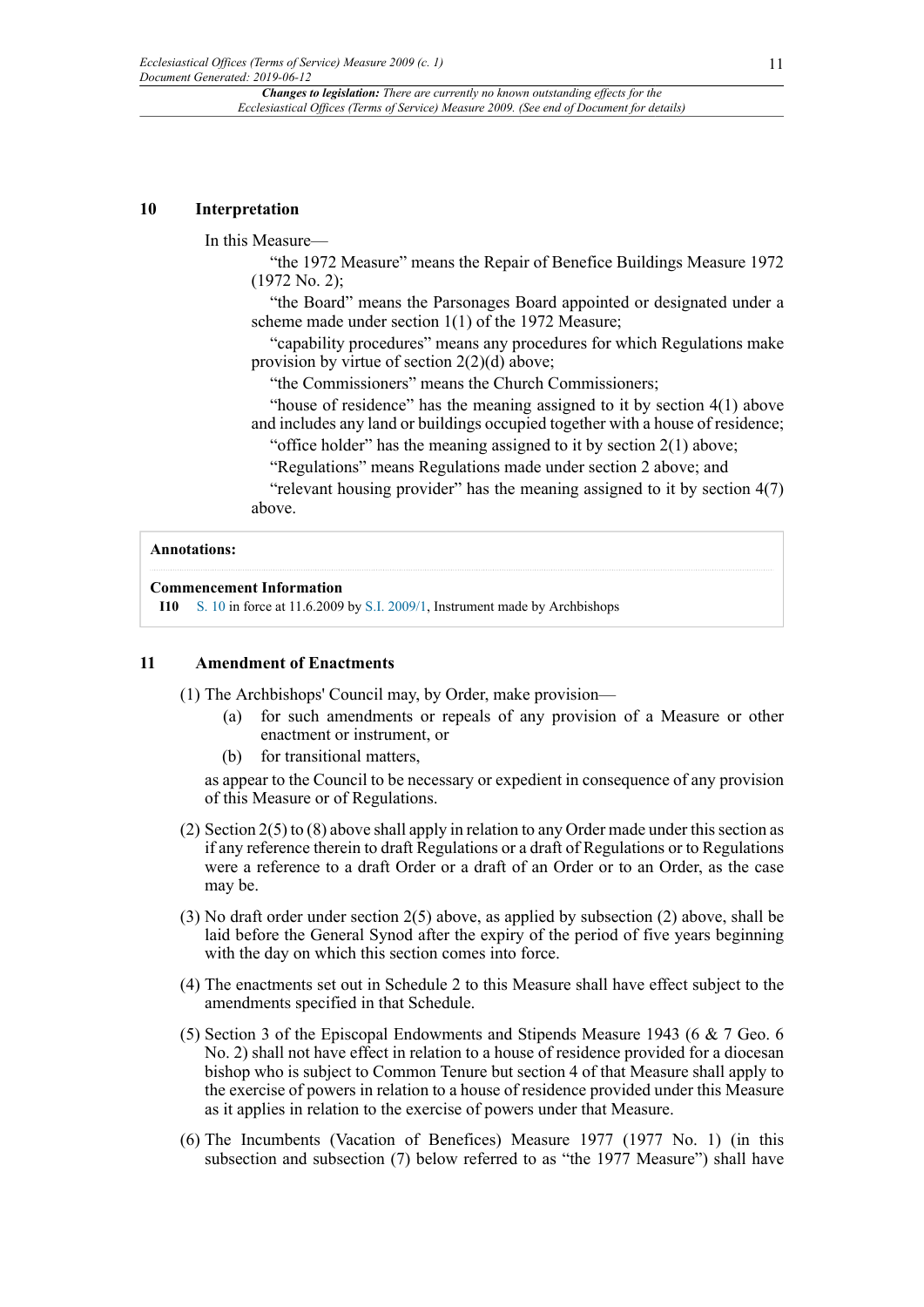effect only in relation to benefices of which the incumbent is not subject to Common Tenure, but if—

- (a) the incumbent of a benefice makes a declaration under section 1(4) above agreeing to the application of this Measure to him or her, and
- (b) at the time when the declaration is received by the bishop of the diocese a request for an enquiry has been made under section 1A or the bishop has instructed the secretary of the diocesan synod to institute an enquiry under section 6 of the 1977 Measure and proceedings under the Measure in respect of the enquiry have not been concluded,

section 1(5) above shall not have effect and this Measure shall not apply to the incumbent until all such proceedings have been concluded and until (if the incumbent remains in office) the bishop has notified the incumbent in writing that this Measure applies to this incumbent from the date specified in the notice.

- (7) Where, on the coming into force of section 1 above, a vicar in a team ministry is the subject of a request for an enquiry or an enquiry under the provisions of the 1977 Measure referred to in subsection  $(6)(b)$  above in relation to which proceedings under that Measure have not been concluded, this Measure shall not apply to the vicar until all such proceedings have been concluded and the bishop has notified him or her in writing that this Measure applies to him or her from the date specified in the notice.
- (8) Section 15(1) of the Care of Cathedrals Measure 1999 (1999 No. 1) shall not have effect in relation to the disposal of a house of residence occupied by or allocated for the use of a holder of an office who is subject to Common Tenure.

#### **Annotations:**

#### **Commencement Information**

- **I11** S. [11\(1\)-\(3\)](http://www.legislation.gov.uk/id/ukcm/2009/1/section/11/1) in force at 27.9.2010 by [S.I. 2010/5](http://www.legislation.gov.uk/id/ukci/2010/5), **[art. 2](http://www.legislation.gov.uk/id/ukci/2010/5/article/2)**
- **I12** S. [11\(4\)-\(8\)](http://www.legislation.gov.uk/id/ukcm/2009/1/section/11/4) in force at 31.1.2011 by [S.I. 2010/8,](http://www.legislation.gov.uk/id/ukci/2010/8) **[art. 2](http://www.legislation.gov.uk/id/ukci/2010/8/article/2)**

#### **12 Repeals**

The enactments set out in Schedule 3 to this Measure are hereby repealed to the extent specified in the second column of that Schedule.

#### **Annotations:**

#### **Commencement Information**

**I13** [S. 12](http://www.legislation.gov.uk/id/ukcm/2009/1/section/12) in force at 31.1.2011 by [S.I. 2010/8](http://www.legislation.gov.uk/id/ukci/2010/8), **[art. 2](http://www.legislation.gov.uk/id/ukci/2010/8/article/2)**

#### **13 Citation, commencement and extent**

- (1) This Measure may be cited as the Ecclesiastical Offices (Terms of Service) Measure 2009.
- (2) This Measure shall come into force on such day as the Archbishops of Canterbury and York may jointly appoint and different days may be appointed for different provisions.
- (3) This Measure shall extend to the whole of the provinces of Canterbury and York except the Channel Islands and the Isle of Man, except that the provisions thereof may be extended to the Channel Islands as defined in the Channel Islands (Church Legislation)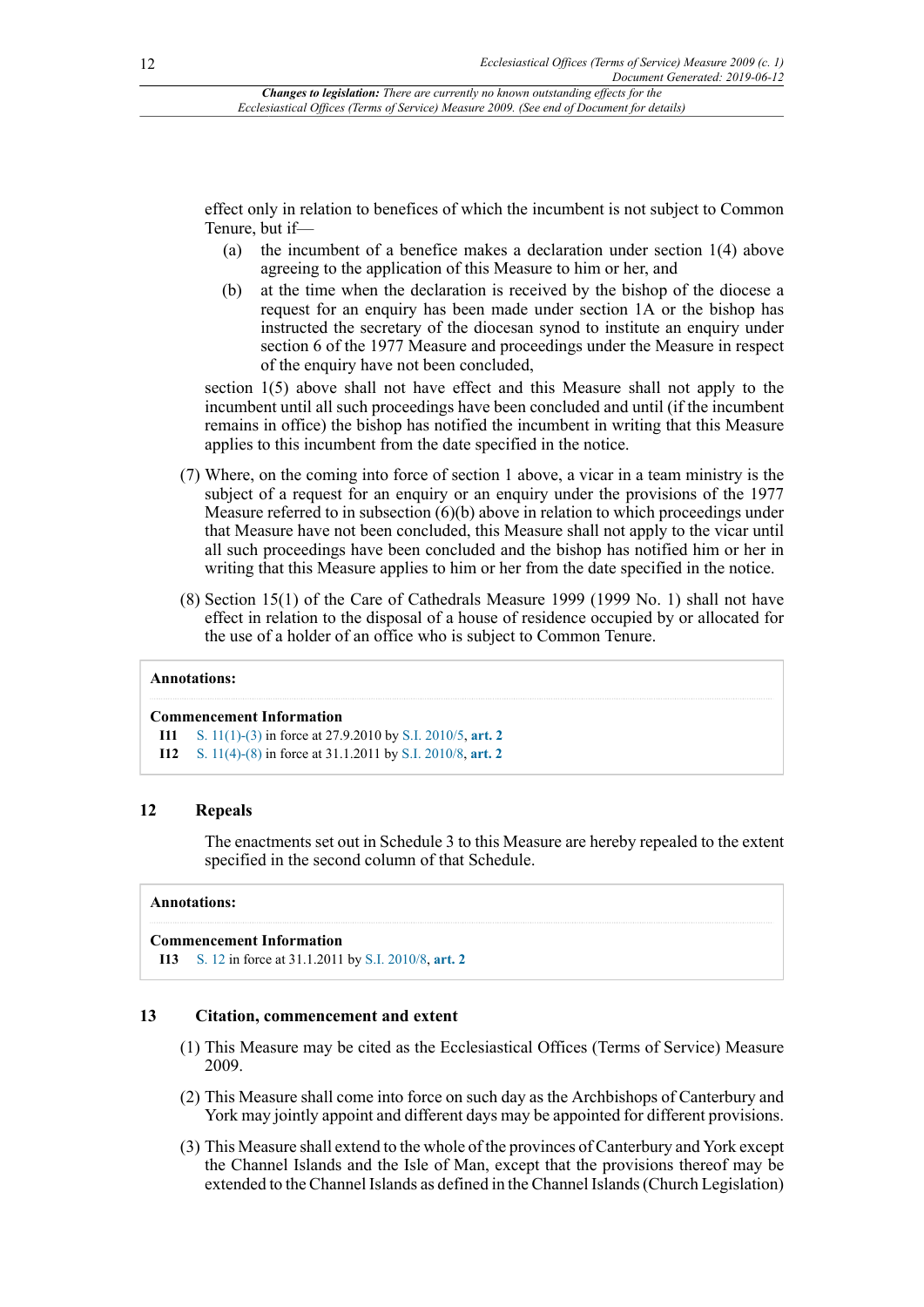Measures 1931 and 1957 or either of them, in accordance with those Measures, and, if an Act of Tynwald or an instrument made under an Act of Tynwald so provides, shall extend to the Isle of Man subject to such exceptions, adaptations or modifications as may be specified in the Act of Tynwald or instrument.

#### **Annotations:**

#### **Commencement Information**

**I14** [S. 13](http://www.legislation.gov.uk/id/ukcm/2009/1/section/13) in force at 11.6.2009 by [S.I. 2009/1](http://www.legislation.gov.uk/id/ukci/2009/1), Instrument made by Archbishops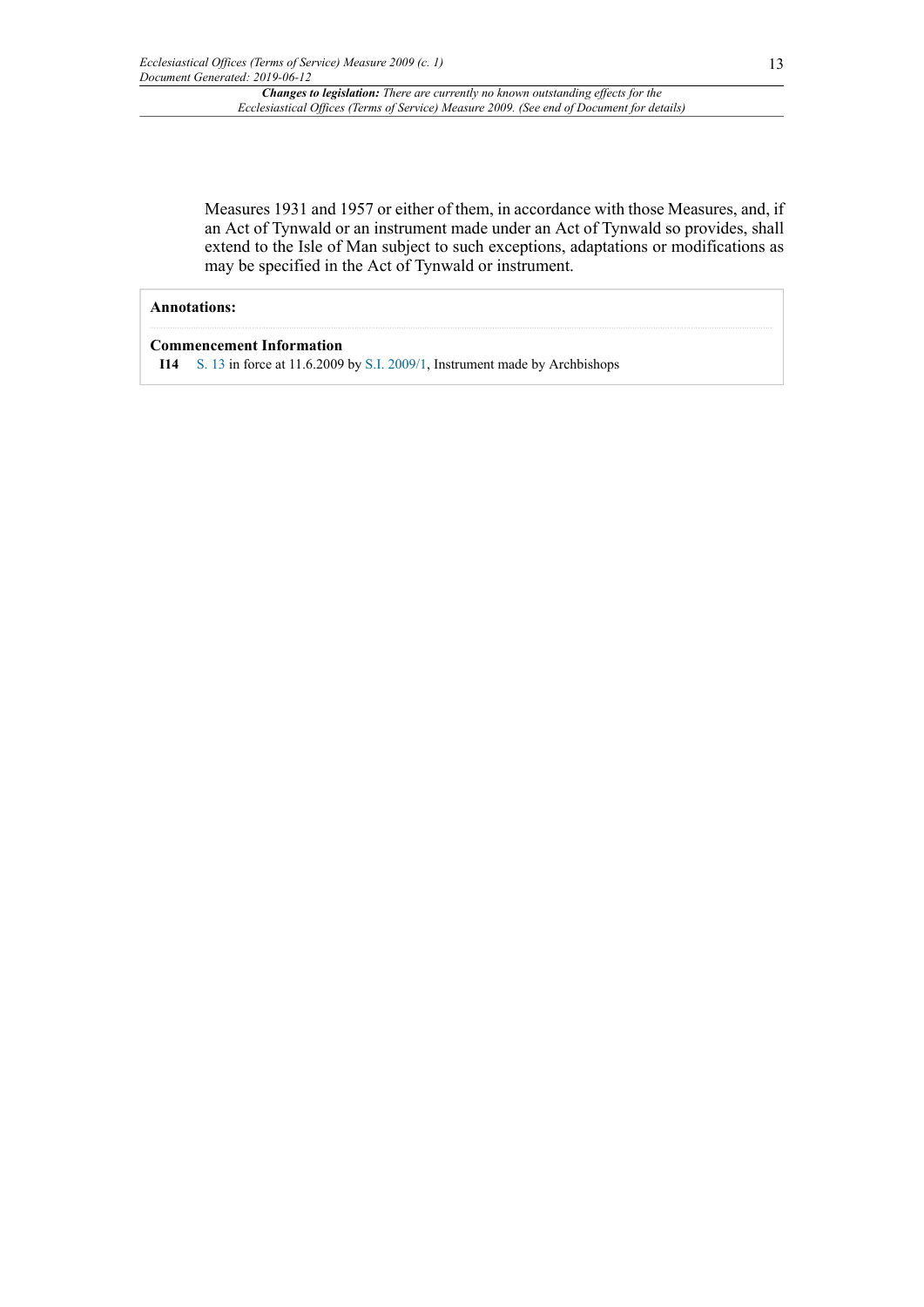## SCHEDULES

### SCHEDULE 1 Section 7(9)

#### MATTERS RELATING TO REGULATED TRANSACTIONS

#### *Application of money received*

- 1 (1) The Board shall apply any money arising from any sale or exchange of a house of residence for the purposes set out below in the following order of priority—
	- (a) in payment of the costs, charges and expenses of such a sale or exchange;
	- (b) in or towards repayment of any money expended by the Board for the purpose of rendering the property sold or exchanged more readily saleable or exchangeable;
	- (c) where the property sold or exchanged has been purchased, built or improved wholly or in part by means of a loan from or on the security of a mortgage or charge in favour of any person, body or authority, including a loan from the Commissioners under section 7(8) above, in or towards repayment of any principal or interest owing on such loan, mortgage or charge;
	- (d) to the extent that the income derived from any money arising from the sale or exchange of the property sold or exchanged pending the application of the money under paragraphs (a) to (c) above shall be insufficient for the purpose, with the prior consent of the bishop, in or towards payment to the office holder in question of the whole or part of the expenses reasonably incurred in respect of removal from one house of residence to another, the storage of furniture and any rent paid for any temporary residence pending occupation of the new house of residence;
	- (e) in or towards repaying the Commissioners the whole or part of any grant made by them for or towards the erection or purchase of a house of residence;
	- (f) in or towards the exercise of any powers under section 6 above, provided that priority is given to any requirement for a residence for the holder of the office for which the house of residence was sold or exchanged;
	- (g) in allocation of it to the capital account of the diocesan stipends fund of the diocese in which the house of residence was situated or to the pastoral account of the diocese, or partly to one and partly to the other, asthe Diocesan Board of Finance may determine.
	- (2) The Board shall provide the Commissioners with such information as they may require concerning transactions under section 6 or 7 above or this Schedule and the Commissioners may give advice to the Board on any such matters and the Board shall have regard to any such advice.
	- (3) In any case where any income is derived from any money arising from any sale or exchange by the Board under section 6 above pending the application and disposition of the money under this paragraph the income shall be added to the capital.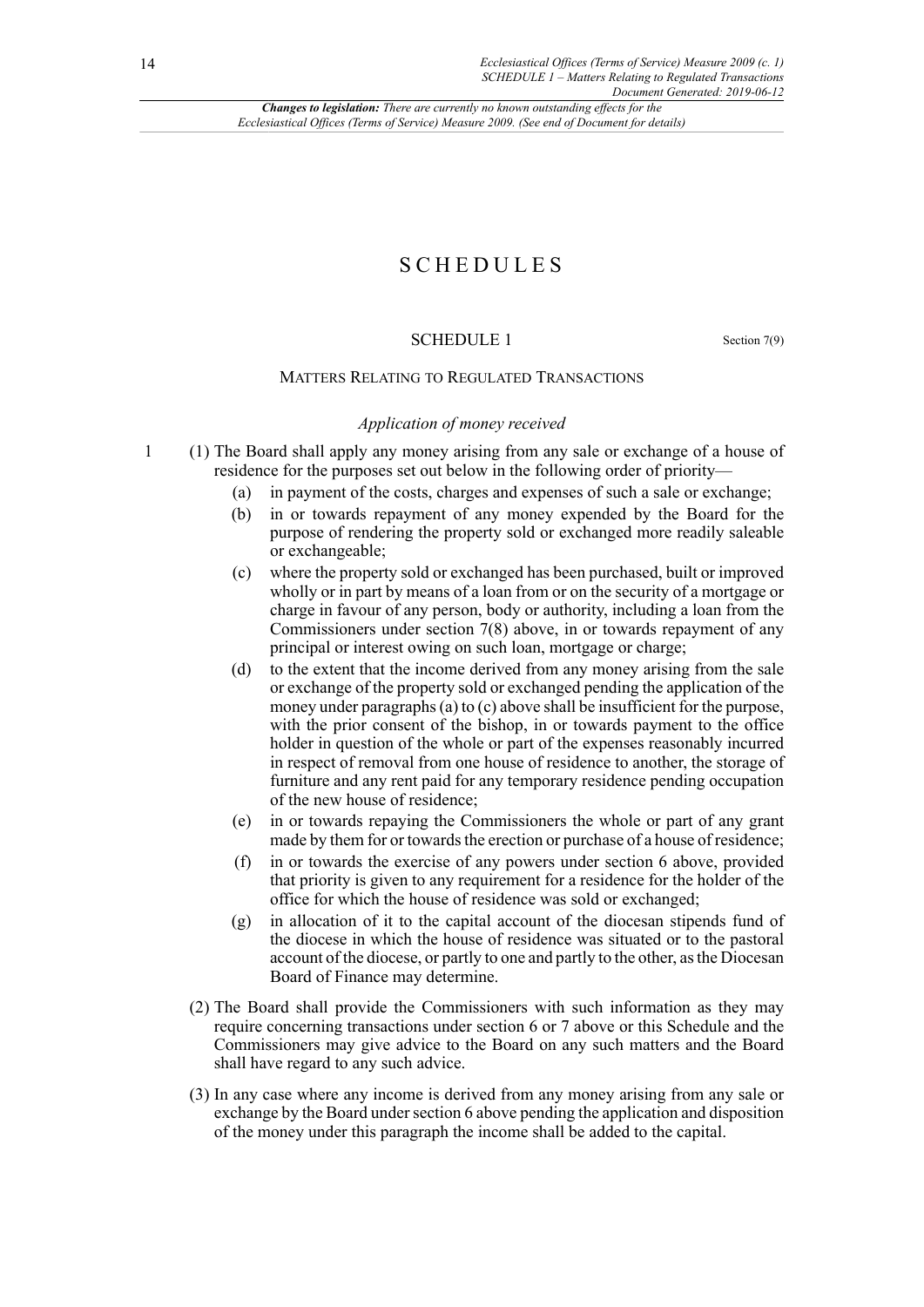#### **Annotations:**

#### **Commencement Information**

**I15** Sch. 1 para. 1 in force at 31.1.2011 by [S.I. 2010/8,](http://www.legislation.gov.uk/id/ukci/2010/8) **[art. 2](http://www.legislation.gov.uk/id/ukci/2010/8/article/2)**

#### *Formalities*

- 2 (1) Any consent or approval by a bishop in relation to a regulated transaction shall be signified by writing under his hand.
	- (2) The sealing by the Board of any transfer of land under section 6 above shall be conclusive evidence that any requirements of this Measure with respect to the transfer have been complied with.
	- (3) Where the consent of the Commissioners or the Archbishops' Council is required to any transaction affecting property under this Measure a statement in the document by the secretary or other duly authorised officer of the Commissioners or the Secretary General or any other duly authorised officer of the Council that they or it have or has consented to the terms of that transaction shall be conclusive evidence that they or it have or has consented to those terms.
	- (4) A statement in a document giving effect to any regulated transaction under this Measure that the consent of the Commissioners or the Archbishops' Council to the transaction is not required shall, if the document is sealed with the seal of the Board or the relevant housing provider or is signed on behalf of the Board or other relevant housing provider by a person duly authorised, be conclusive evidence of that fact.
	- (5) Where any transaction under this Measure affecting property does not contain a statement under sub-paragraph (3) or (4) above then in favour of a person who (whether under the transaction or otherwise) acquires an interest in the property for money or moneys worth the disposition effected by the transaction shall be valid whether or not any consent of the Commissioners or the Archbishops' Council which was required to the transaction has been given.
	- (6) Every transfer of land (including buildings) purchased or acquired by way of exchange of a house of residence under this Measure shall be registered in the registry of the diocese concerned.
	- (7) In any case where any land (including buildings) sold or exchanged under this Measure is subject to any mortgage or charge in favour of the Commissioners, the transfer thereof under this Measure shall be effectual to pass the same discharged from the mortgage or charge, and the mortgage or charge shall attach to the purchase money arising on the sale or to any money paid to the Board by way of equality of exchange and to the land or building acquired by way of exchange.

#### **Annotations:**

#### **Commencement Information**

**I16** Sch. 1 para. 2 in force at 31.1.2011 by [S.I. 2010/8,](http://www.legislation.gov.uk/id/ukci/2010/8) **[art. 2](http://www.legislation.gov.uk/id/ukci/2010/8/article/2)**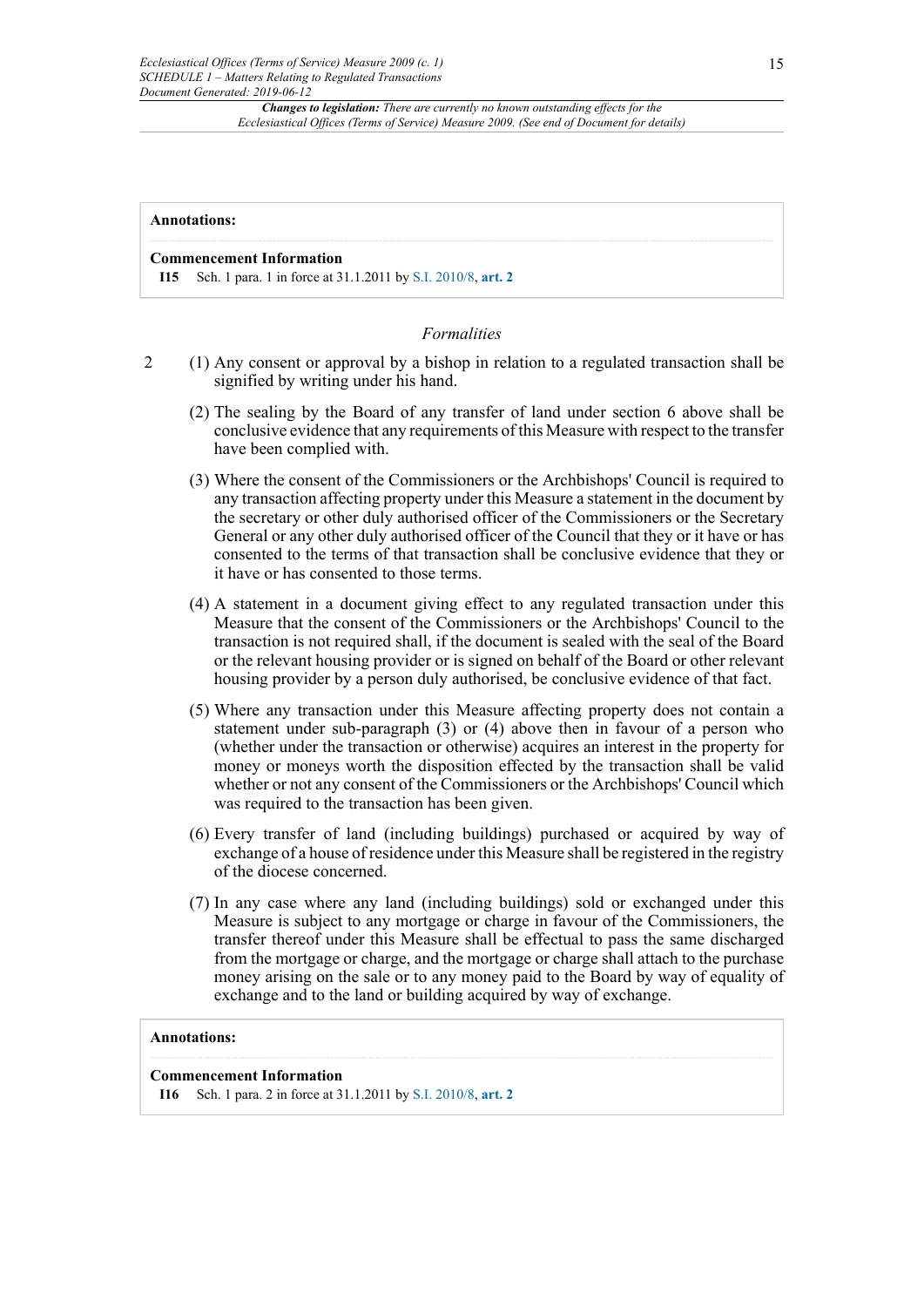#### SCHEDULE 2 Section 11(4)

#### AMENDMENT OF ENACTMENTS

#### *The Deaconesses and Lay Ministry Measure 1972*

1 In section 1A(b) of the Deaconesses and Lay Ministry Measure 1972 (1972 No. 4) there shall be inserted at the beginning the words " in the case of any such person who is not subject to Common Tenure, ".

#### **Annotations:**

#### **Commencement Information**

**I17** Sch. 2 para. 1 in force at 31.1.2011 by [S.I. 2010/8,](http://www.legislation.gov.uk/id/ukci/2010/8) **[art. 2](http://www.legislation.gov.uk/id/ukci/2010/8/article/2)**

#### *The Pastoral Measure 1983*

<span id="page-15-1"></span>**[F9](#page-15-0)**2 . . . . . . . . . . . . . . . . . . . . . . . . . . . . . . . .

#### **Annotations:**

#### **Amendments (Textual)**

<span id="page-15-0"></span>**[F9](#page-15-1)** Sch. 2 paras. 2-18 repealed (1.7.2012) by Mission and Pastoral [Measure](http://www.legislation.gov.uk/id/ukcm/2011/3) 2011 (No. 3), s. [112\(3\),](http://www.legislation.gov.uk/id/ukcm/2011/3/section/112/3) **[Sch. 9](http://www.legislation.gov.uk/id/ukcm/2011/3/schedule/9)** (with [ss. 100,](http://www.legislation.gov.uk/id/ukcm/2011/3/section/100) [105\(4\)](http://www.legislation.gov.uk/id/ukcm/2011/3/section/105/4), [107](http://www.legislation.gov.uk/id/ukcm/2011/3/section/107), [108\(6\),](http://www.legislation.gov.uk/id/ukcm/2011/3/section/108/6) [Sch. 8\)](http://www.legislation.gov.uk/id/ukcm/2011/3/schedule/8); [S.I. 2012/1](http://www.legislation.gov.uk/id/ukci/2012/1), [art. 2](http://www.legislation.gov.uk/id/ukci/2012/1/article/2)

**[F9](#page-15-0)**3 . . . . . . . . . . . . . . . . . . . . . . . . . . . . . . . .

#### **Annotations:**

#### **Amendments (Textual)**

**[F9](#page-15-1)** Sch. 2 paras. 2-18 repealed (1.7.2012) by Mission and Pastoral [Measure](http://www.legislation.gov.uk/id/ukcm/2011/3) 2011 (No. 3), s. [112\(3\),](http://www.legislation.gov.uk/id/ukcm/2011/3/section/112/3) **[Sch. 9](http://www.legislation.gov.uk/id/ukcm/2011/3/schedule/9)** (with [ss. 100,](http://www.legislation.gov.uk/id/ukcm/2011/3/section/100) [105\(4\)](http://www.legislation.gov.uk/id/ukcm/2011/3/section/105/4), [107](http://www.legislation.gov.uk/id/ukcm/2011/3/section/107), [108\(6\),](http://www.legislation.gov.uk/id/ukcm/2011/3/section/108/6) [Sch. 8\)](http://www.legislation.gov.uk/id/ukcm/2011/3/schedule/8); [S.I. 2012/1](http://www.legislation.gov.uk/id/ukci/2012/1), [art. 2](http://www.legislation.gov.uk/id/ukci/2012/1/article/2)

#### **[F9](#page-15-0)**4 . . . . . . . . . . . . . . . . . . . . . . . . . . . . . . . .

## **Annotations:**

**Amendments (Textual) [F9](#page-15-1)** Sch. 2 paras. 2-18 repealed (1.7.2012) by Mission and Pastoral [Measure](http://www.legislation.gov.uk/id/ukcm/2011/3) 2011 (No. 3), s. [112\(3\),](http://www.legislation.gov.uk/id/ukcm/2011/3/section/112/3) **[Sch. 9](http://www.legislation.gov.uk/id/ukcm/2011/3/schedule/9)** (with [ss. 100,](http://www.legislation.gov.uk/id/ukcm/2011/3/section/100) [105\(4\)](http://www.legislation.gov.uk/id/ukcm/2011/3/section/105/4), [107](http://www.legislation.gov.uk/id/ukcm/2011/3/section/107), [108\(6\),](http://www.legislation.gov.uk/id/ukcm/2011/3/section/108/6) [Sch. 8\)](http://www.legislation.gov.uk/id/ukcm/2011/3/schedule/8); [S.I. 2012/1](http://www.legislation.gov.uk/id/ukci/2012/1), [art. 2](http://www.legislation.gov.uk/id/ukci/2012/1/article/2)

**[F9](#page-15-0)**5 . . . . . . . . . . . . . . . . . . . . . . . . . . . . . . . .

#### **Annotations:**

#### **Amendments (Textual)**

**[F9](#page-15-1)** Sch. 2 paras. 2-18 repealed (1.7.2012) by Mission and Pastoral [Measure](http://www.legislation.gov.uk/id/ukcm/2011/3) 2011 (No. 3), s. [112\(3\),](http://www.legislation.gov.uk/id/ukcm/2011/3/section/112/3) **[Sch. 9](http://www.legislation.gov.uk/id/ukcm/2011/3/schedule/9)** (with [ss. 100,](http://www.legislation.gov.uk/id/ukcm/2011/3/section/100) [105\(4\)](http://www.legislation.gov.uk/id/ukcm/2011/3/section/105/4), [107](http://www.legislation.gov.uk/id/ukcm/2011/3/section/107), [108\(6\),](http://www.legislation.gov.uk/id/ukcm/2011/3/section/108/6) [Sch. 8\)](http://www.legislation.gov.uk/id/ukcm/2011/3/schedule/8); [S.I. 2012/1](http://www.legislation.gov.uk/id/ukci/2012/1), [art. 2](http://www.legislation.gov.uk/id/ukci/2012/1/article/2)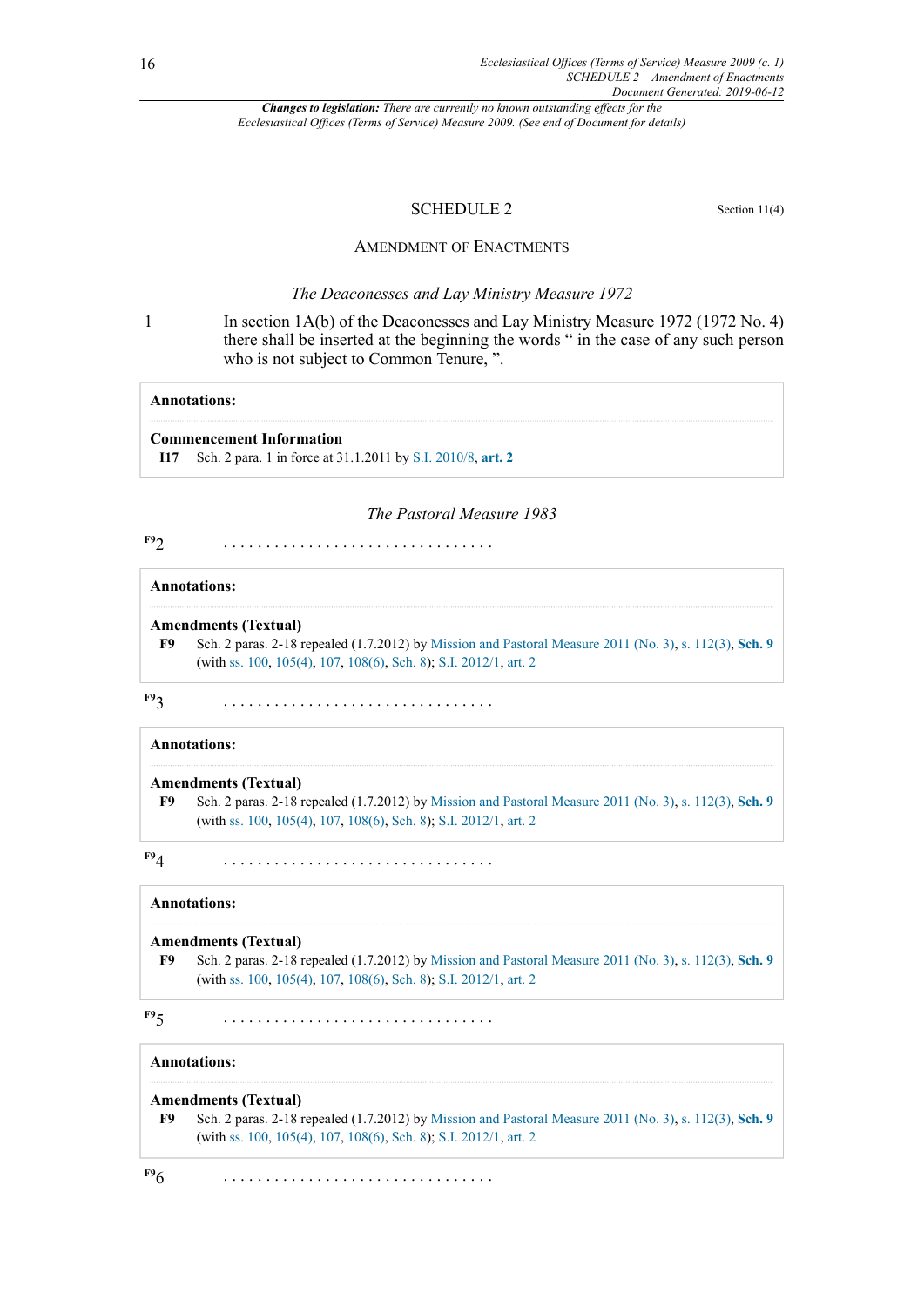| <b>Annotations:</b> |                                                                                                                                                                                                           |  |  |
|---------------------|-----------------------------------------------------------------------------------------------------------------------------------------------------------------------------------------------------------|--|--|
| F9                  | <b>Amendments (Textual)</b><br>Sch. 2 paras. 2-18 repealed (1.7.2012) by Mission and Pastoral Measure 2011 (No. 3), s. 112(3), Sch. 9<br>(with ss. 100, 105(4), 107, 108(6), Sch. 8); S.I. 2012/1, art. 2 |  |  |
|                     |                                                                                                                                                                                                           |  |  |

#### **Annotations:**

#### **Amendments (Textual)**

**[F9](#page-15-1)** Sch. 2 paras. 2-18 repealed (1.7.2012) by Mission and Pastoral [Measure](http://www.legislation.gov.uk/id/ukcm/2011/3) 2011 (No. 3), s. [112\(3\),](http://www.legislation.gov.uk/id/ukcm/2011/3/section/112/3) **[Sch. 9](http://www.legislation.gov.uk/id/ukcm/2011/3/schedule/9)** (with [ss. 100,](http://www.legislation.gov.uk/id/ukcm/2011/3/section/100) [105\(4\)](http://www.legislation.gov.uk/id/ukcm/2011/3/section/105/4), [107](http://www.legislation.gov.uk/id/ukcm/2011/3/section/107), [108\(6\),](http://www.legislation.gov.uk/id/ukcm/2011/3/section/108/6) [Sch. 8\)](http://www.legislation.gov.uk/id/ukcm/2011/3/schedule/8); [S.I. 2012/1](http://www.legislation.gov.uk/id/ukci/2012/1), [art. 2](http://www.legislation.gov.uk/id/ukci/2012/1/article/2)

**[F9](#page-15-0)**8 . . . . . . . . . . . . . . . . . . . . . . . . . . . . . . . .

**Annotations:**

#### **Amendments (Textual)**

**[F9](#page-15-1)** Sch. 2 paras. 2-18 repealed (1.7.2012) by Mission and Pastoral [Measure](http://www.legislation.gov.uk/id/ukcm/2011/3) 2011 (No. 3), s. [112\(3\),](http://www.legislation.gov.uk/id/ukcm/2011/3/section/112/3) **[Sch. 9](http://www.legislation.gov.uk/id/ukcm/2011/3/schedule/9)** (with [ss. 100,](http://www.legislation.gov.uk/id/ukcm/2011/3/section/100) [105\(4\)](http://www.legislation.gov.uk/id/ukcm/2011/3/section/105/4), [107](http://www.legislation.gov.uk/id/ukcm/2011/3/section/107), [108\(6\),](http://www.legislation.gov.uk/id/ukcm/2011/3/section/108/6) [Sch. 8\)](http://www.legislation.gov.uk/id/ukcm/2011/3/schedule/8); [S.I. 2012/1](http://www.legislation.gov.uk/id/ukci/2012/1), [art. 2](http://www.legislation.gov.uk/id/ukci/2012/1/article/2)

**[F9](#page-15-0)**9 . . . . . . . . . . . . . . . . . . . . . . . . . . . . . . . .

#### **Annotations:**

#### **Amendments (Textual)**

**[F9](#page-15-1)** Sch. 2 paras. 2-18 repealed (1.7.2012) by Mission and Pastoral [Measure](http://www.legislation.gov.uk/id/ukcm/2011/3) 2011 (No. 3), s. [112\(3\),](http://www.legislation.gov.uk/id/ukcm/2011/3/section/112/3) **[Sch. 9](http://www.legislation.gov.uk/id/ukcm/2011/3/schedule/9)** (with [ss. 100,](http://www.legislation.gov.uk/id/ukcm/2011/3/section/100) [105\(4\)](http://www.legislation.gov.uk/id/ukcm/2011/3/section/105/4), [107](http://www.legislation.gov.uk/id/ukcm/2011/3/section/107), [108\(6\),](http://www.legislation.gov.uk/id/ukcm/2011/3/section/108/6) [Sch. 8\)](http://www.legislation.gov.uk/id/ukcm/2011/3/schedule/8); [S.I. 2012/1](http://www.legislation.gov.uk/id/ukci/2012/1), [art. 2](http://www.legislation.gov.uk/id/ukci/2012/1/article/2)

**[F9](#page-15-0)**10 . . . . . . . . . . . . . . . . . . . . . . . . . . . . . . . .

#### **Annotations:**

#### **Amendments (Textual)**

**[F9](#page-15-1)** Sch. 2 paras. 2-18 repealed (1.7.2012) by Mission and Pastoral [Measure](http://www.legislation.gov.uk/id/ukcm/2011/3) 2011 (No. 3), s. [112\(3\),](http://www.legislation.gov.uk/id/ukcm/2011/3/section/112/3) **[Sch. 9](http://www.legislation.gov.uk/id/ukcm/2011/3/schedule/9)** (with [ss. 100,](http://www.legislation.gov.uk/id/ukcm/2011/3/section/100) [105\(4\)](http://www.legislation.gov.uk/id/ukcm/2011/3/section/105/4), [107](http://www.legislation.gov.uk/id/ukcm/2011/3/section/107), [108\(6\),](http://www.legislation.gov.uk/id/ukcm/2011/3/section/108/6) [Sch. 8\)](http://www.legislation.gov.uk/id/ukcm/2011/3/schedule/8); [S.I. 2012/1](http://www.legislation.gov.uk/id/ukci/2012/1), [art. 2](http://www.legislation.gov.uk/id/ukci/2012/1/article/2)

**[F9](#page-15-0)**11 . . . . . . . . . . . . . . . . . . . . . . . . . . . . . . . .

#### **Annotations:**

#### **Amendments (Textual)**

**[F9](#page-15-1)** Sch. 2 paras. 2-18 repealed (1.7.2012) by Mission and Pastoral [Measure](http://www.legislation.gov.uk/id/ukcm/2011/3) 2011 (No. 3), s. [112\(3\),](http://www.legislation.gov.uk/id/ukcm/2011/3/section/112/3) **[Sch. 9](http://www.legislation.gov.uk/id/ukcm/2011/3/schedule/9)** (with [ss. 100,](http://www.legislation.gov.uk/id/ukcm/2011/3/section/100) [105\(4\)](http://www.legislation.gov.uk/id/ukcm/2011/3/section/105/4), [107](http://www.legislation.gov.uk/id/ukcm/2011/3/section/107), [108\(6\),](http://www.legislation.gov.uk/id/ukcm/2011/3/section/108/6) [Sch. 8\)](http://www.legislation.gov.uk/id/ukcm/2011/3/schedule/8); [S.I. 2012/1](http://www.legislation.gov.uk/id/ukci/2012/1), [art. 2](http://www.legislation.gov.uk/id/ukci/2012/1/article/2)

**[F9](#page-15-0)**12 . . . . . . . . . . . . . . . . . . . . . . . . . . . . . . . .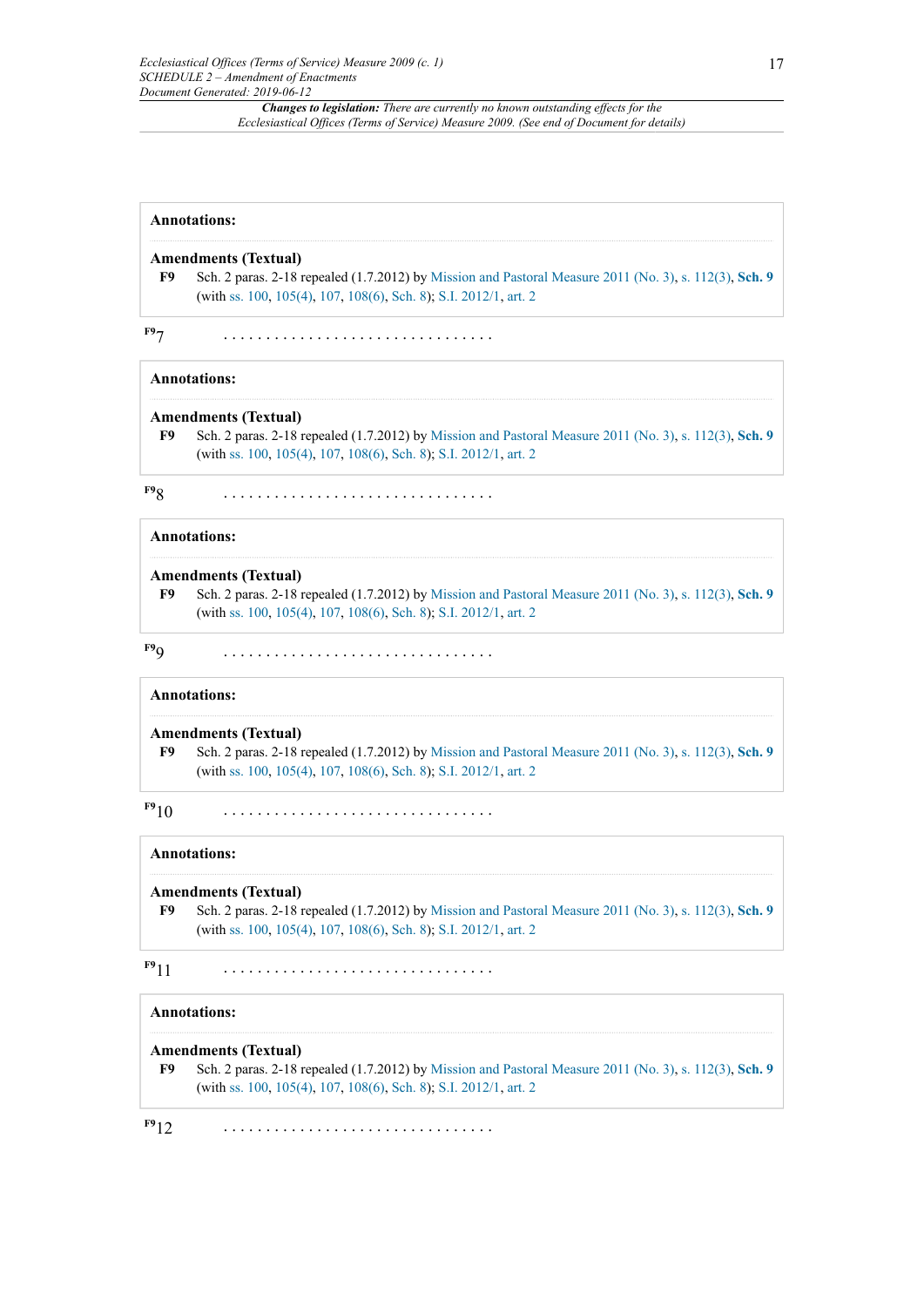## **Annotations: Amendments (Textual) [F9](#page-15-1)** Sch. 2 paras. 2-18 repealed (1.7.2012) by Mission and Pastoral [Measure](http://www.legislation.gov.uk/id/ukcm/2011/3) 2011 (No. 3), s. [112\(3\),](http://www.legislation.gov.uk/id/ukcm/2011/3/section/112/3) **[Sch. 9](http://www.legislation.gov.uk/id/ukcm/2011/3/schedule/9)**

**[F9](#page-15-0)**13 . . . . . . . . . . . . . . . . . . . . . . . . . . . . . . . .

(with [ss. 100,](http://www.legislation.gov.uk/id/ukcm/2011/3/section/100) [105\(4\)](http://www.legislation.gov.uk/id/ukcm/2011/3/section/105/4), [107](http://www.legislation.gov.uk/id/ukcm/2011/3/section/107), [108\(6\),](http://www.legislation.gov.uk/id/ukcm/2011/3/section/108/6) [Sch. 8\)](http://www.legislation.gov.uk/id/ukcm/2011/3/schedule/8); [S.I. 2012/1](http://www.legislation.gov.uk/id/ukci/2012/1), [art. 2](http://www.legislation.gov.uk/id/ukci/2012/1/article/2)

#### **Annotations:**

#### **Amendments (Textual)**

**[F9](#page-15-1)** Sch. 2 paras. 2-18 repealed (1.7.2012) by Mission and Pastoral [Measure](http://www.legislation.gov.uk/id/ukcm/2011/3) 2011 (No. 3), s. [112\(3\),](http://www.legislation.gov.uk/id/ukcm/2011/3/section/112/3) **[Sch. 9](http://www.legislation.gov.uk/id/ukcm/2011/3/schedule/9)** (with [ss. 100,](http://www.legislation.gov.uk/id/ukcm/2011/3/section/100) [105\(4\)](http://www.legislation.gov.uk/id/ukcm/2011/3/section/105/4), [107](http://www.legislation.gov.uk/id/ukcm/2011/3/section/107), [108\(6\),](http://www.legislation.gov.uk/id/ukcm/2011/3/section/108/6) [Sch. 8\)](http://www.legislation.gov.uk/id/ukcm/2011/3/schedule/8); [S.I. 2012/1](http://www.legislation.gov.uk/id/ukci/2012/1), [art. 2](http://www.legislation.gov.uk/id/ukci/2012/1/article/2)

**[F9](#page-15-0)**14 . . . . . . . . . . . . . . . . . . . . . . . . . . . . . . . .

## **Annotations:**

#### **Amendments (Textual)**

**[F9](#page-15-1)** Sch. 2 paras. 2-18 repealed (1.7.2012) by Mission and Pastoral [Measure](http://www.legislation.gov.uk/id/ukcm/2011/3) 2011 (No. 3), s. [112\(3\),](http://www.legislation.gov.uk/id/ukcm/2011/3/section/112/3) **[Sch. 9](http://www.legislation.gov.uk/id/ukcm/2011/3/schedule/9)** (with [ss. 100,](http://www.legislation.gov.uk/id/ukcm/2011/3/section/100) [105\(4\)](http://www.legislation.gov.uk/id/ukcm/2011/3/section/105/4), [107](http://www.legislation.gov.uk/id/ukcm/2011/3/section/107), [108\(6\),](http://www.legislation.gov.uk/id/ukcm/2011/3/section/108/6) [Sch. 8\)](http://www.legislation.gov.uk/id/ukcm/2011/3/schedule/8); [S.I. 2012/1](http://www.legislation.gov.uk/id/ukci/2012/1), [art. 2](http://www.legislation.gov.uk/id/ukci/2012/1/article/2)

**[F9](#page-15-0)**15 . . . . . . . . . . . . . . . . . . . . . . . . . . . . . . . .

#### **Annotations:**

#### **Amendments (Textual)**

**[F9](#page-15-1)** Sch. 2 paras. 2-18 repealed (1.7.2012) by Mission and Pastoral [Measure](http://www.legislation.gov.uk/id/ukcm/2011/3) 2011 (No. 3), s. [112\(3\),](http://www.legislation.gov.uk/id/ukcm/2011/3/section/112/3) **[Sch. 9](http://www.legislation.gov.uk/id/ukcm/2011/3/schedule/9)** (with [ss. 100,](http://www.legislation.gov.uk/id/ukcm/2011/3/section/100) [105\(4\)](http://www.legislation.gov.uk/id/ukcm/2011/3/section/105/4), [107](http://www.legislation.gov.uk/id/ukcm/2011/3/section/107), [108\(6\),](http://www.legislation.gov.uk/id/ukcm/2011/3/section/108/6) [Sch. 8\)](http://www.legislation.gov.uk/id/ukcm/2011/3/schedule/8); [S.I. 2012/1](http://www.legislation.gov.uk/id/ukci/2012/1), [art. 2](http://www.legislation.gov.uk/id/ukci/2012/1/article/2)

**[F9](#page-15-0)**16 . . . . . . . . . . . . . . . . . . . . . . . . . . . . . . . .

#### **Annotations:**

#### **Amendments (Textual)**

**[F9](#page-15-1)** Sch. 2 paras. 2-18 repealed (1.7.2012) by Mission and Pastoral [Measure](http://www.legislation.gov.uk/id/ukcm/2011/3) 2011 (No. 3), s. [112\(3\),](http://www.legislation.gov.uk/id/ukcm/2011/3/section/112/3) **[Sch. 9](http://www.legislation.gov.uk/id/ukcm/2011/3/schedule/9)** (with [ss. 100,](http://www.legislation.gov.uk/id/ukcm/2011/3/section/100) [105\(4\)](http://www.legislation.gov.uk/id/ukcm/2011/3/section/105/4), [107](http://www.legislation.gov.uk/id/ukcm/2011/3/section/107), [108\(6\),](http://www.legislation.gov.uk/id/ukcm/2011/3/section/108/6) [Sch. 8\)](http://www.legislation.gov.uk/id/ukcm/2011/3/schedule/8); [S.I. 2012/1](http://www.legislation.gov.uk/id/ukci/2012/1), [art. 2](http://www.legislation.gov.uk/id/ukci/2012/1/article/2)

**[F9](#page-15-0)**17 . . . . . . . . . . . . . . . . . . . . . . . . . . . . . . . .

#### **Annotations:**

#### **Amendments (Textual)**

**[F9](#page-15-1)** Sch. 2 paras. 2-18 repealed (1.7.2012) by Mission and Pastoral [Measure](http://www.legislation.gov.uk/id/ukcm/2011/3) 2011 (No. 3), s. [112\(3\),](http://www.legislation.gov.uk/id/ukcm/2011/3/section/112/3) **[Sch. 9](http://www.legislation.gov.uk/id/ukcm/2011/3/schedule/9)** (with [ss. 100,](http://www.legislation.gov.uk/id/ukcm/2011/3/section/100) [105\(4\)](http://www.legislation.gov.uk/id/ukcm/2011/3/section/105/4), [107](http://www.legislation.gov.uk/id/ukcm/2011/3/section/107), [108\(6\),](http://www.legislation.gov.uk/id/ukcm/2011/3/section/108/6) [Sch. 8\)](http://www.legislation.gov.uk/id/ukcm/2011/3/schedule/8); [S.I. 2012/1](http://www.legislation.gov.uk/id/ukci/2012/1), [art. 2](http://www.legislation.gov.uk/id/ukci/2012/1/article/2)

**[F9](#page-15-0)**18 . . . . . . . . . . . . . . . . . . . . . . . . . . . . . . . .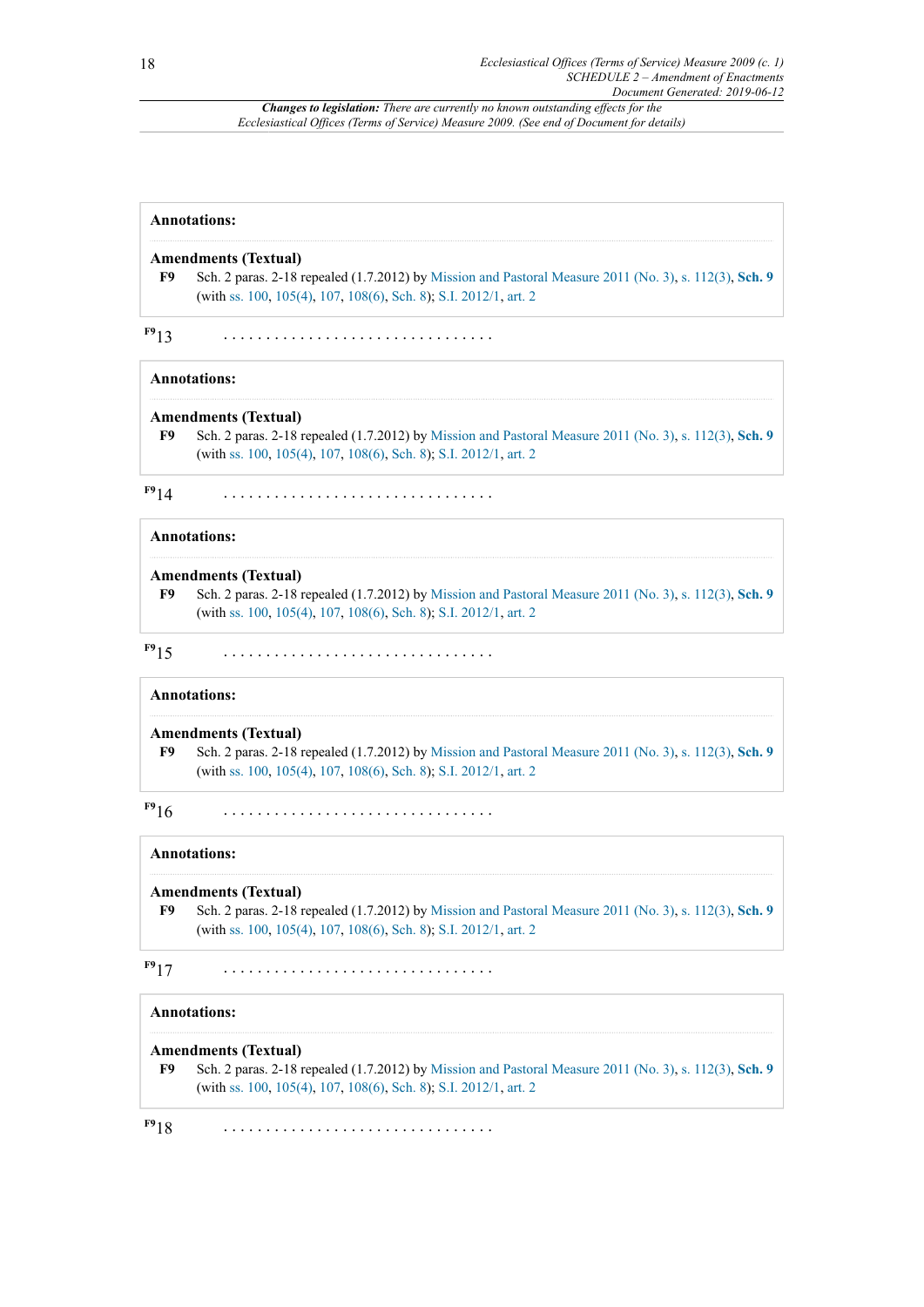| <b>Annotations:</b> |                                                                                                                                                                              |  |
|---------------------|------------------------------------------------------------------------------------------------------------------------------------------------------------------------------|--|
|                     | <b>Amendments (Textual)</b>                                                                                                                                                  |  |
| F9                  | Sch. 2 paras. 2-18 repealed $(1.7.2012)$ by Mission and Pastoral Measure 2011 (No. 3), s. 112(3), Sch. 9<br>(with ss. 100, 105(4), 107, 108(6), Sch. 8); S.I. 2012/1, art. 2 |  |

*The Church of England (Legal Aid and Miscellaneous Provisions) Measure 1988*

19 In section 7(1) of the Church of England (Legal Aid and Miscellaneous Provisions) Measure 1988 (1988 No. 1), for the words "ministers, deaconesses, lay workers and readers" there shall be substituted the words " deaconesses, lay workers and readers who are not subject to common tenure ".

#### **Annotations:**

#### **Commencement Information**

**I18** Sch. 2 para. 19 in force at 31.1.2011 by [S.I. 2010/8](http://www.legislation.gov.uk/id/ukci/2010/8), **[art. 2](http://www.legislation.gov.uk/id/ukci/2010/8/article/2)**

<span id="page-18-1"></span>*[F10](#page-18-0) ...*

## <span id="page-18-0"></span>**Annotations: Amendments (Textual) [F10](#page-18-1)** Sch. 2 paras. 20-22 and cross-heading repealed (1.9.2018) by [Ecclesiastical Jurisdiction and Care of](http://www.legislation.gov.uk/id/ukcm/2018/3) [Churches Measure 2018 \(No. 3\)](http://www.legislation.gov.uk/id/ukcm/2018/3), [s. 99\(2\)](http://www.legislation.gov.uk/id/ukcm/2018/3/section/99/2), **[Sch. 5](http://www.legislation.gov.uk/id/ukcm/2018/3/schedule/5)** (with [Sch. 4 Pt. 1\)](http://www.legislation.gov.uk/id/ukcm/2018/3/schedule/4/part/1); [S.I. 2018/720](http://www.legislation.gov.uk/id/uksi/2018/720), [art. 2](http://www.legislation.gov.uk/id/uksi/2018/720/article/2) **[F10](#page-18-0)**20 . . . . . . . . . . . . . . . . . . . . . . . . . . . . . . . . **[F10](#page-18-0)**21 . . . . . . . . . . . . . . . . . . . . . . . . . . . . . . . . **[F10](#page-18-0)**22 . . . . . . . . . . . . . . . . . . . . . . . . . . . . . . . .

#### SCHEDULE 3 Section 12

#### REPEALS

| <b>Annotations:</b>                                                                               |                         |  |  |  |  |
|---------------------------------------------------------------------------------------------------|-------------------------|--|--|--|--|
| <b>Commencement Information</b><br><b>I19</b> Sch. 3 in force at 31.1.2011 by S.I. 2010/8, art. 2 |                         |  |  |  |  |
| <b>Act or Measure</b>                                                                             | <b>Extent of repeal</b> |  |  |  |  |

The Pluralities Act 1838, 1  $& 2$  Vict. c. 106 Section 95.

Section 96. Section 97.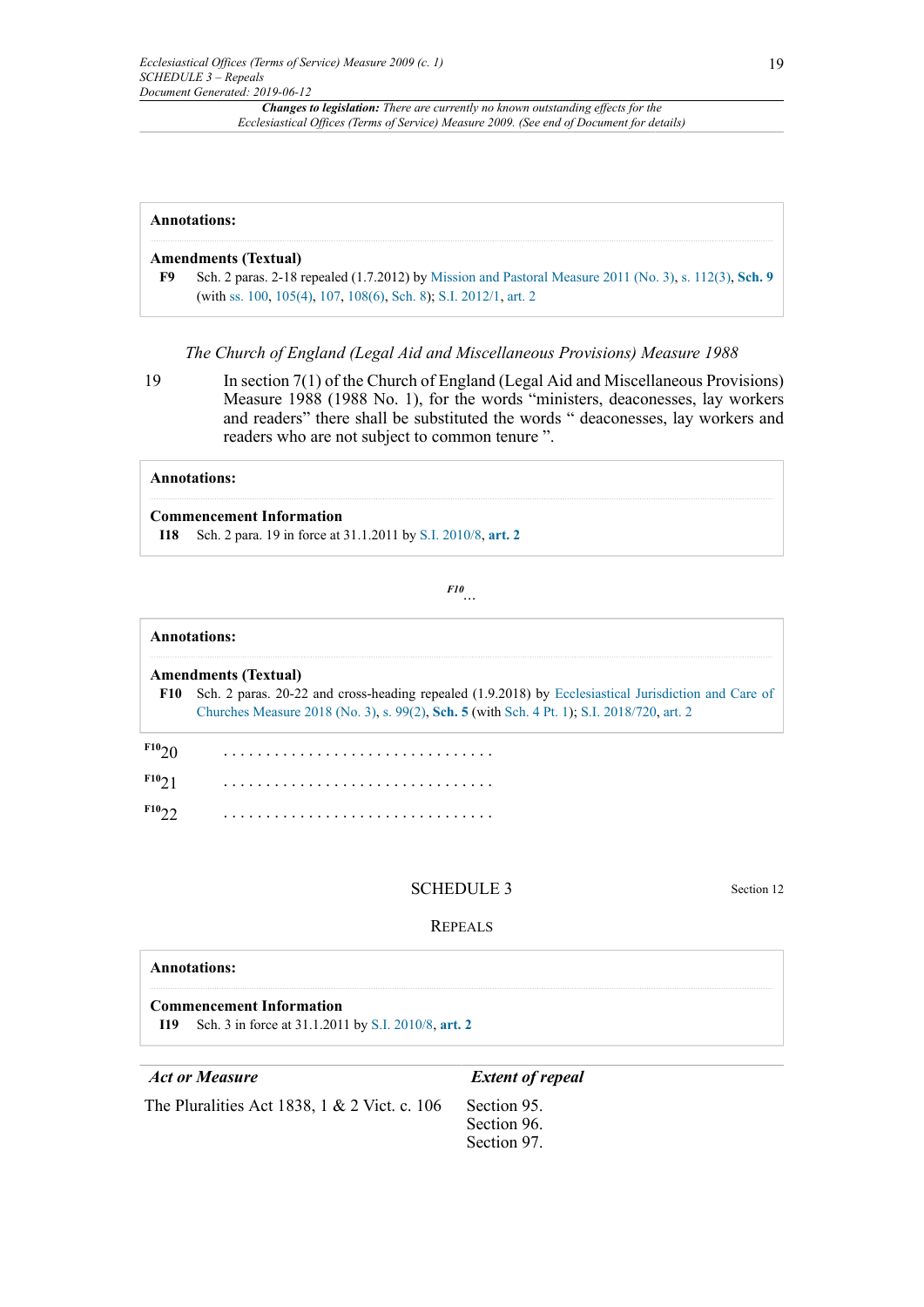| The Lecturers and Parish Clerks Act 1844, 7<br>& 8 Vict. c. 59                                 | In section 2 the words from "such suspension"<br>or removal" to the end of the section.                                                                                              |
|------------------------------------------------------------------------------------------------|--------------------------------------------------------------------------------------------------------------------------------------------------------------------------------------|
| The New Parishes Measure 1943, 6 $& 7$ Geo.<br>6 No. 1                                         | In section $13(1)(d)$ , the words "or any other<br>ecclesiastical person".<br>Section $16(3)(c)$ and (d).                                                                            |
| 1976 No. 3, The Church of England<br>(Miscellaneous Provisions) Measure 1976                   | Section 2.                                                                                                                                                                           |
| 1983 No. 1, The Pastoral Measure 1983                                                          | Section $20(3A)$ and (6).<br>Section $22(1)(c)$ and $(cc)$ and $(3)$ .<br>In Schedule 4, paragraphs $3$ and $16(2)$ .                                                                |
| 1986 No. 1, The Bishops (Retirement)<br>Measure 1986                                           | Section 6.<br>In section 7, the words "or an archbishopric<br>is declared vacant under section 6 of this<br>Measure", the words "or archbishop" and the<br>words "or archbishopric". |
| 1988 No. 1, The Church of England (Legal)<br>Aid and Miscellaneous Provisions) Measure<br>1988 | Section $7(1A)$ .                                                                                                                                                                    |
| 1995 No. 2, The Church of England<br>(Miscellaneous Provisions) Measure 1995                   | Section 4.                                                                                                                                                                           |